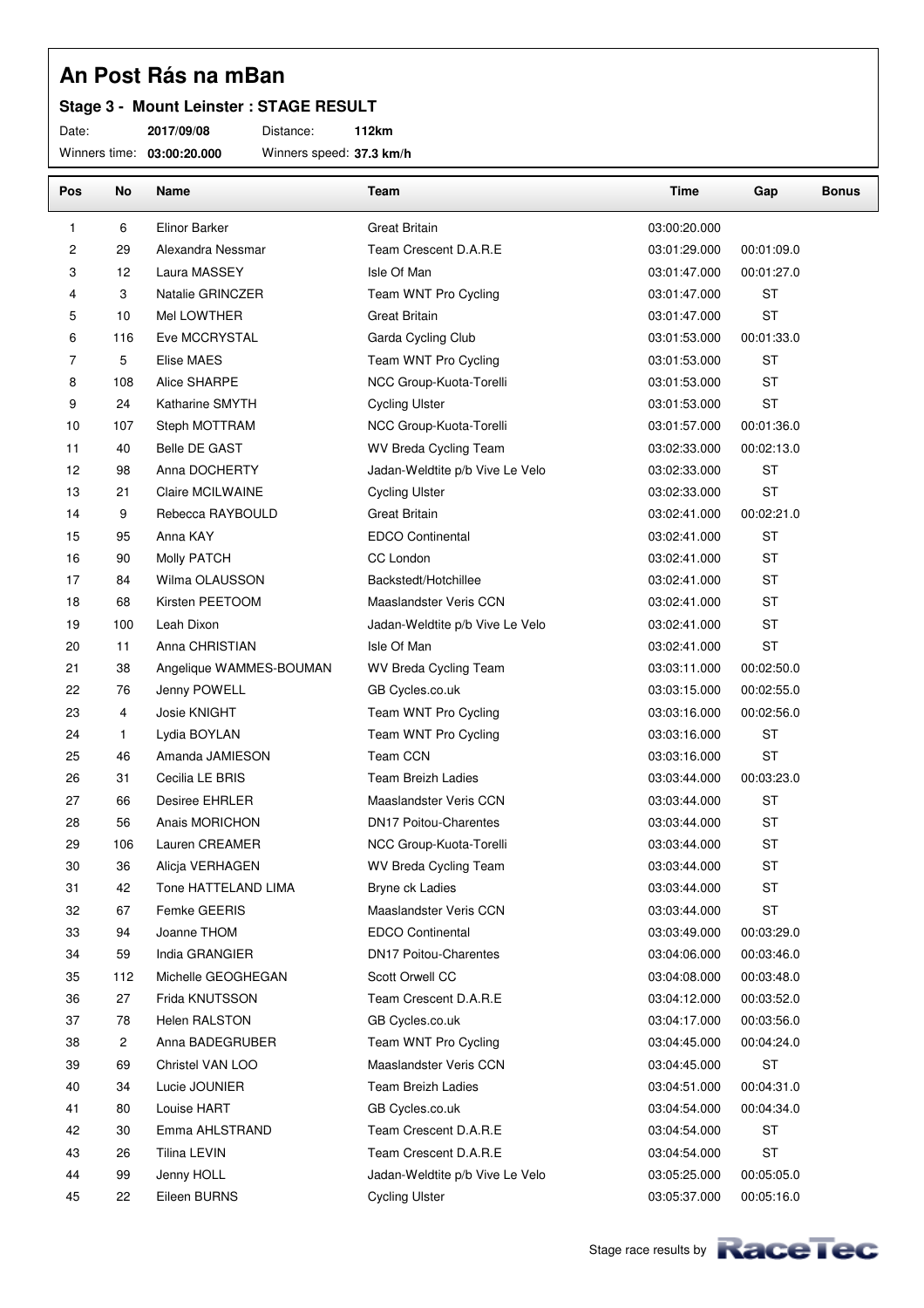#### **Stage 3 - Mount Leinster : STAGE RESULT**

Date: **2017/09/08** Distance: **112km**

| Pos      | No        | Name                      | Team                               | Time                         | Gap                      | <b>Bonus</b> |
|----------|-----------|---------------------------|------------------------------------|------------------------------|--------------------------|--------------|
| 46       | 58        | Sophie ALMEIDA            | <b>DN17 Poitou-Charentes</b>       | 03:05:37.000                 | <b>ST</b>                |              |
| 47       | 82        | <b>Isabel ELLIS</b>       | Backstedt/Hotchillee               | 03:05:47.000                 | 00:05:27.0               |              |
| 48       | 8         | Alice BARNES              | <b>Great Britain</b>               | 03:06:03.000                 | 00:05:43.0               |              |
| 49       | 93        | Ellen MCDERMOTT           | <b>EDCO Continental</b>            | 03:06:08.000                 | 00:05:48.0               |              |
| 50       | 32        | Helene GERARD             | <b>Team Breizh Ladies</b>          | 03:06:31.000                 | 00:06:11.0               |              |
| 51       | 50        | Kylie WATERREUS           | Team CCN                           | 03:06:43.000                 | 00:06:23.0               |              |
| 52       | 41        | Andrea TERJESEN           | Bryne ck Ladies                    | 03:06:43.000                 | ST                       |              |
| 53       | 72        | Pernilla VAN ROZELAAR     | Regioteam Noord Holland            | 03:06:46.000                 | 00:06:26.0               |              |
| 54       | 81        | Elynor BACKSTEDT          | Backstedt/Hotchillee               | 03:06:46.000                 | <b>ST</b>                |              |
| 55       | 54        | Samah Khaled              | AlAsayl Cycling Team               | 03:07:04.000                 | 00:06:43.0               |              |
| 56       | 23        | Sharon BIRD               | <b>Cycling Ulster</b>              | 03:07:04.000                 | <b>ST</b>                |              |
| 57       | 33        | <b>Typhaine LAURANCE</b>  | <b>Team Breizh Ladies</b>          | 03:07:19.000                 | 00:06:59.0               |              |
| 58       | 60        | Holly WAYMARK             | <b>DN17 Poitou-Charentes</b>       | 03:07:19.000                 | <b>ST</b>                |              |
| 59       | 124       | Gwenno HUGHES             | <b>TC Racing</b>                   | 03:07:40.000                 | 00:07:20.0               |              |
| 60       | 15        | Tara Ferguson             | Isle Of Man                        | 03:07:40.000                 | <b>ST</b>                |              |
| 61       | 39        | Juul HUBERT               | WV Breda Cycling Team              | 03:08:03.000                 | 00:07:42.0               |              |
| 62       | 52        | <b>Helle BACHOFEN</b>     | AlAsayl Cycling Team               | 03:08:20.000                 | 00:08:00.0               |              |
| 63       | 13        | Elizabeth-Jane HARRIS     | Isle Of Man                        | 03:08:26.000                 | 00:08:06.0               |              |
| 64       | 121       | Niamh STEPHENS            | <b>TC Racing</b>                   | 03:08:38.000                 | 00:08:18.0               |              |
| 65       | 45        | Karoline R°STE OMDAHL     | Bryne ck Ladies                    | 03:09:29.000                 | 00:09:08.0               |              |
| 66       | 71        | Emma BOOGAARD             | Regioteam Noord Holland            | 03:09:29.000                 | <b>ST</b>                |              |
| 67       | 49        | Ayla RUDGLEY              | <b>Team CCN</b>                    | 03:10:15.000                 | 00:09:55.0               |              |
| 68       | 48        | Sophie PULFORD            | Team CCN                           | 03:10:15.000                 | <b>ST</b>                |              |
| 69       | 97        | Louise SCUPHAM            | Jadan-Weldtite p/b Vive Le Velo    | 03:10:47.000                 | 00:10:27.0               |              |
| 70       | 83        | Lorna BOWLER              | Backstedt/Hotchillee               | 03:10:53.000                 | 00:10:33.0               |              |
| 71       | 47        | Jessica LANE              | Team CCN                           | 03:11:24.000                 | 00:11:03.0               |              |
| 72       | 105       | Margriet KLOPPENBURG      | Team RGB Building Supplies         | 03:11:36.000                 | 00:11:16.0               |              |
| 73       | 35        | Noúmie Abgrall            | <b>Team Breizh Ladies</b>          | 03:12:07.000                 | 00:11:46.0               |              |
| 74       | 85        | Elizabeth BENNETT         | Backstedt/Hotchillee               | 03:13:31.000                 | 00:13:11.0               |              |
| 75       | 62        | Sofie MANGERTSEDER        | Maloja Pushbikers Fem              | 03:15:19.000                 | 00:14:59.0               |              |
| 76       | 111       | Orla WALSH                | Scott Orwell CC                    | 03:16:00.000                 | 00:15:40.0               |              |
| 77       | 73        | Aagtje DIJKMAN            | Regioteam Noord Holland            | 03:16:38.000                 | 00:16:17.0               |              |
| 78       | 115       | Ione JOHNSON              | Scott Orwell CC                    | 03:18:46.000                 | 00:18:26.0               |              |
| 79       | 104       | Tasha REDDY               | Team RGB Building Supplies         | 03:19:08.000                 | 00:18:47.0               |              |
| 80       | 113       | Monica FREIBAND           | Scott Orwell CC                    | 03:19:11.000                 | 00:18:51.0               |              |
| 81       | 118       | <b>Hilary HUGHES</b>      | Garda Cycling Club                 | 03:19:11.000                 | ST                       |              |
| 82       | 119       | Kate EARLIE               | Garda Cycling Club                 | 03:19:11.000                 | <b>ST</b>                |              |
| 83       | 25        | Lisa LAMONT               | <b>Cycling Ulster</b>              | 03:19:48.000                 | 00:19:28.0               |              |
| 84       | 17        | Beata GOLCZAK             | <b>Cycling Leinster</b>            | 03:20:56.000                 | 00:20:35.0               |              |
| 85       | 96        | Georgia BULLARD           | Jadan-Weldtite p/b Vive Le Velo    | 03:21:04.000                 | 00:20:44.0               |              |
| 86<br>87 | 87<br>65  | Francesca CUTTS           | CC London                          | 03:22:32.000                 | 00:22:12.0               |              |
|          |           | Rosa GENTH                | Maloja Pushbikers Fem<br>CC London | 03:22:54.000                 | 00:22:33.0               |              |
| 88<br>89 | 88<br>117 | Gina HEISS<br>Mia GRIFFIN | Garda Cycling Club                 | 03:25:16.000<br>03:26:34.000 | 00:24:56.0<br>00:26:13.0 |              |
| 90       | 70        |                           | Maaslandster Veris CCN             | 03:26:50.000                 | 00:26:30.0               |              |
|          |           | Eva VAN DER BORN          |                                    |                              |                          |              |

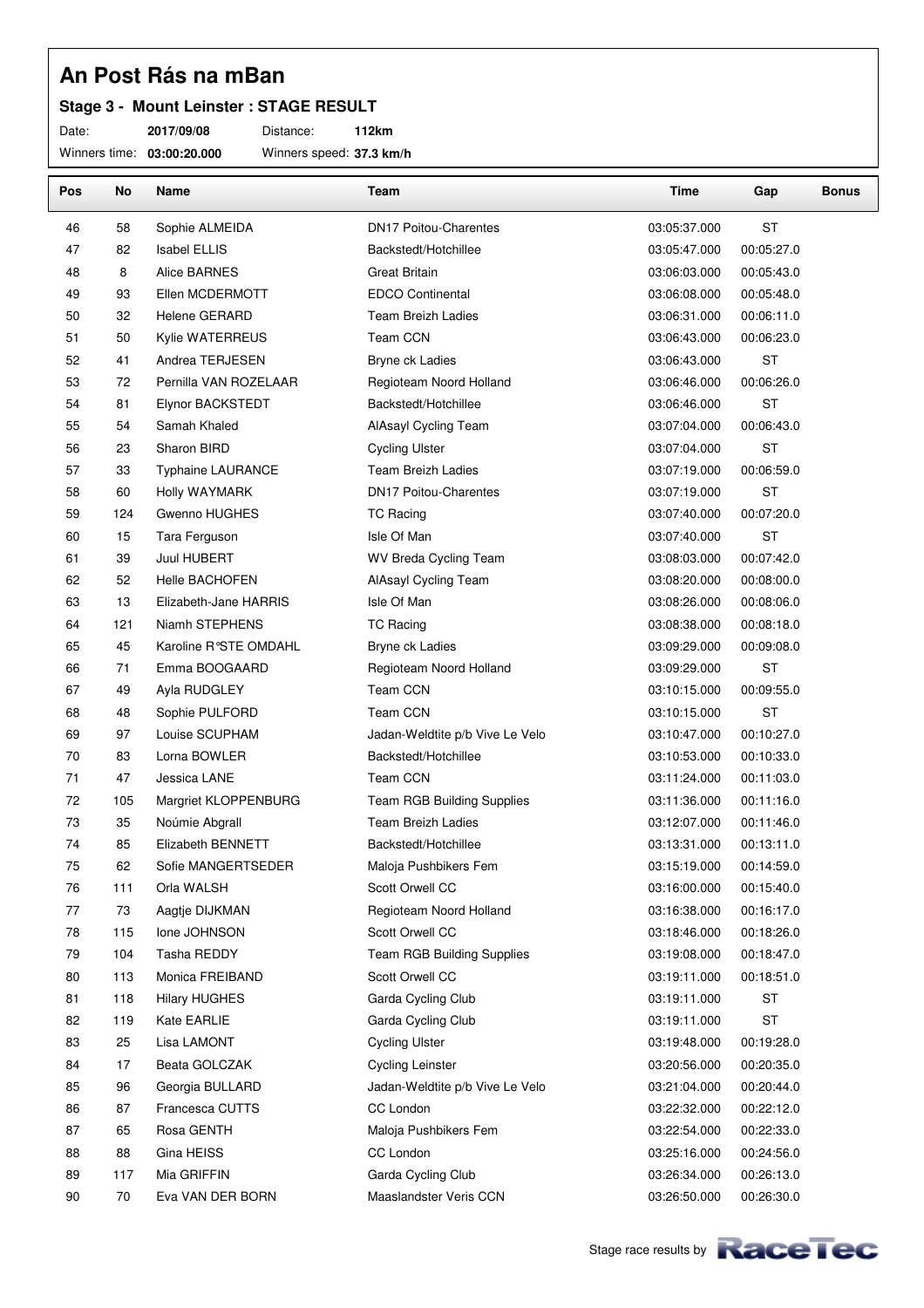#### **Stage 3 - Mount Leinster : STAGE RESULT**

Date: **2017/09/08** Distance: **112km**

| <b>Pos</b> | No  | Name                | Team                         | Time         | Gap        | <b>Bonus</b> |
|------------|-----|---------------------|------------------------------|--------------|------------|--------------|
| 91         | 19  | Jennifer BATES      | <b>Cycling Leinster</b>      | 03:27:28.000 | 00:27:07.0 |              |
| 92         | 43  | Lillian L°INING     | Bryne ck Ladies              | 03:28:38.000 | 00:28:18.0 |              |
| 93         | 86  | Vivienne TOMLIN     | CC London                    | 03:28:41.000 | 00:28:20.0 |              |
| 94         | 20  | Imogen COTTER       | Cycling Leinster             | 03:29:05.000 | 00:28:45.0 |              |
| 95         | 120 | Sarah PINER         | Garda Cycling Club           | 03:29:24.000 | 00:29:03.0 |              |
| 96         | 91  | Lily GREENHALGH     | <b>EDCO Continental</b>      | 03:33:49.000 | 00:33:28.0 |              |
| 97         | 18  | Nicole Gorry        | <b>Cycling Leinster</b>      | 03:37:20.000 | 00:37:00.0 |              |
| 98         | 122 | Orla DESMOND        | <b>TC Racing</b>             | 03:37:33.000 | 00:37:13.0 |              |
| 99         | 44  | Veronica GJERDE     | Bryne ck Ladies              | 03:38:26.000 | 00:38:06.0 |              |
| 100        | 101 | Jenny BOLSOM        | Team RGB Building Supplies   | 03:40:23.000 | 00:40:03.0 |              |
| 101        | 37  | Roos ANNEVELDT      | <b>WV Breda Cycling Team</b> | 03:42:53.000 | 00:42:33.0 |              |
| 102        | 63  | <b>Bettina EDER</b> | Maloja Pushbikers Fem        | 03:43:27.000 | 00:43:06.0 |              |
| 103        | 64  | Maria JATKOVICS     | Maloja Pushbikers Fem        | 03:43:27.000 | <b>ST</b>  |              |
| 104        | 14  | Kathryn PRIEST      | Isle Of Man                  | 03:44:35.000 | 00:44:15.0 |              |
| 105        | 16  | Sinead MOLLOY       | <b>Cycling Leinster</b>      | 03:44:52.000 | 00:44:32.0 |              |

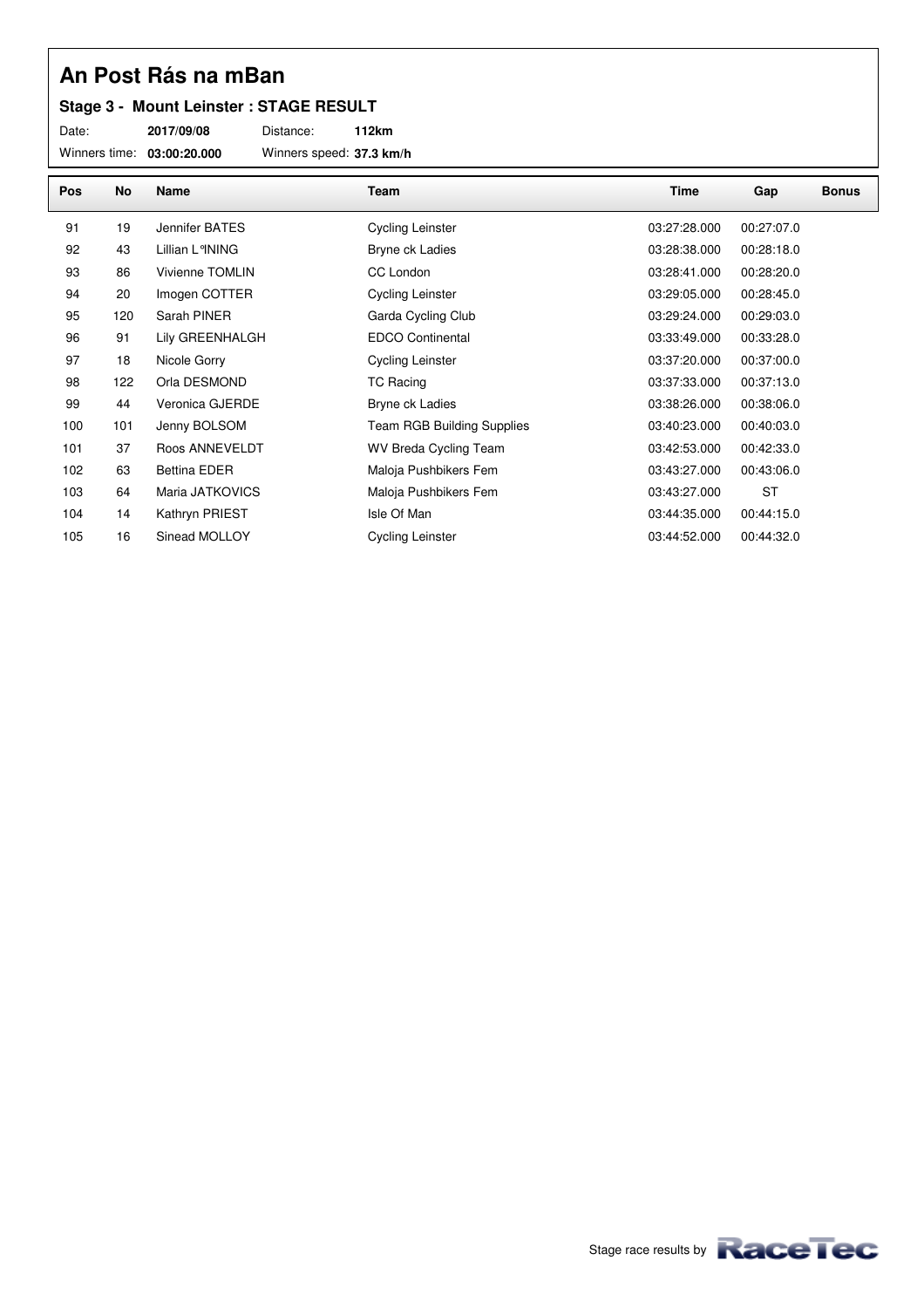**General Classification**

Date: **2017/09/08** After: **Stage 3 - Mount Leinster**

| Pos                     | No           | Name                                        | Team                              | Time         | Gap          |
|-------------------------|--------------|---------------------------------------------|-----------------------------------|--------------|--------------|
| 1                       | 6            | Elinor Barker                               | <b>Great Britain</b>              | 06:37:26.000 |              |
| $\overline{\mathbf{c}}$ | 29           | Alexandra Nessmar                           | Team Crescent D.A.R.E             | 06:38:36.000 | 00:01:09.000 |
| 3                       | 3            | Natalie GRINCZER                            | Team WNT Pro Cycling              | 06:38:57.000 | 00:01:30.000 |
| 4                       | 12           | Laura MASSEY                                | Isle Of Man                       | 06:38:57.000 | 00:01:30.000 |
| 5                       | 10           | Mel LOWTHER                                 | <b>Great Britain</b>              | 06:38:57.000 | 00:01:30.000 |
| 6                       | 116          | Eve MCCRYSTAL                               | Garda Cycling Club                | 06:39:00.000 | 00:01:33.000 |
| $\overline{7}$          | 108          | <b>Alice SHARPE</b>                         | NCC Group-Kuota-Torelli           | 06:39:03.000 | 00:01:36.000 |
| 8                       | 5            | Elise MAES                                  | Team WNT Pro Cycling              | 06:39:03.000 | 00:01:36.000 |
| 9                       | 24           | Katharine SMYTH                             | <b>Cycling Ulster</b>             | 06:39:03.000 | 00:01:36.000 |
| 10                      | 107          | Steph MOTTRAM                               | NCC Group-Kuota-Torelli           | 06:39:06.000 | 00:01:39.000 |
| 11                      | 40           | <b>Belle DE GAST</b>                        | WV Breda Cycling Team             | 06:39:37.000 | 00:02:10.000 |
| 12                      | 84           | Wilma OLAUSSON                              | Backstedt/Hotchillee              | 06:39:48.000 | 00:02:21.000 |
| 13                      | 95           | Anna KAY                                    | <b>EDCO Continental</b>           | 06:39:51.000 | 00:02:24.000 |
| 14                      | 68           | Kirsten PEETOOM                             | Maaslandster Veris CCN            | 06:39:51.000 | 00:02:24.000 |
| 15                      | 9            | Rebecca RAYBOULD                            | Great Britain                     | 06:39:51.000 | 00:02:24.000 |
| 16                      | 100          | Leah Dixon                                  | Jadan-Weldtite p/b Vive Le Velo   | 06:39:51.000 | 00:02:24.000 |
| 17                      | 21           | Claire MCILWAINE                            | <b>Cycling Ulster</b>             | 06:40:01.000 | 00:02:34.000 |
| 18                      | 11           | Anna CHRISTIAN                              | Isle Of Man                       | 06:40:14.000 | 00:02:47.000 |
| 19                      | 38           | Angelique WAMMES-BOUMANV Breda Cycling Team |                                   | 06:40:20.000 | 00:02:53.000 |
| 20                      | $\mathbf{1}$ | Lydia BOYLAN                                | Team WNT Pro Cycling              | 06:40:23.000 | 00:02:56.000 |
| 21                      | 76           | Jenny POWELL                                | GB Cycles.co.uk                   | 06:40:25.000 | 00:02:58.000 |
| 22                      | 46           | Amanda JAMIESON                             | <b>Team CCN</b>                   | 06:40:26.000 | 00:02:59.000 |
| 23                      | 66           | <b>Desiree EHRLER</b>                       | Maaslandster Veris CCN            | 06:40:50.000 | 00:03:23.000 |
| 24                      | 106          | Lauren CREAMER                              | NCC Group-Kuota-Torelli           | 06:40:53.000 | 00:03:26.000 |
| 25                      | 36           | Alicja VERHAGEN                             | WV Breda Cycling Team             | 06:40:53.000 | 00:03:26.000 |
| 26                      | 27           | Frida KNUTSSON                              | Team Crescent D.A.R.E             | 06:41:19.000 | 00:03:52.000 |
| 27                      | 34           | Lucie JOUNIER                               | <b>Team Breizh Ladies</b>         | 06:42:01.000 | 00:04:34.000 |
| 28                      | 8            | <b>Alice BARNES</b>                         | <b>Great Britain</b>              | 06:43:10.000 | 00:05:43.000 |
| 29                      | 98           | Anna DOCHERTY                               | Jadan-Weldtite p/b Vive Le Velo   | 06:43:24.000 | 00:05:57.000 |
| 30                      | 32           | Helene GERARD                               | <b>Team Breizh Ladies</b>         | 06:43:37.000 | 00:06:11.000 |
| 31                      | 90           | Molly PATCH                                 | CC London                         | 06:43:47.000 | 00:06:20.000 |
| 32                      | 4            | Josie KNIGHT                                | Team WNT Pro Cycling              | 06:44:08.000 | 00:06:41.000 |
| 33                      | 94           | Joanne THOM                                 | <b>EDCO Continental</b>           | 06:44:13.000 | 00:06:46.000 |
| 34                      | 67           | Femke GEERIS                                | Maaslandster Veris CCN            | 06:44:35.000 | 00:07:08.000 |
| 35                      | 56           | Anais MORICHON                              | <b>DN17 Poitou-Charentes</b>      | 06:44:35.000 | 00:07:08.000 |
| 36                      | 42           | Tone HATTELAND LIMA                         | Bryne ck Ladies                   | 06:44:35.000 | 00:07:08.000 |
| 37                      | 31           | Cecilia LE BRIS                             | Team Breizh Ladies                | 06:44:35.000 | 00:07:08.000 |
| 38                      | 59           | India GRANGIER                              | <b>DN17 Poitou-Charentes</b>      | 06:44:58.000 | 00:07:31.000 |
| 39                      | 112          | Michelle GEOGHEGAN                          | Scott Orwell CC                   | 06:44:59.000 | 00:07:32.000 |
| 40                      | 78           | <b>Helen RALSTON</b>                        | GB Cycles.co.uk                   | 06:45:08.000 | 00:07:41.000 |
| 41                      | 2            | Anna BADEGRUBER                             | Team WNT Pro Cycling              | 06:45:36.000 | 00:08:09.000 |
| 42                      | 26           | Tilina LEVIN                                | Team Crescent D.A.R.E             | 06:45:45.000 | 00:08:19.000 |
| 43                      | 30           | Emma AHLSTRAND                              | Team Crescent D.A.R.E             | 06:45:45.000 | 00:08:19.000 |
| 44                      | 80           | Louise HART                                 | GB Cycles.co.uk                   | 06:45:45.000 | 00:08:19.000 |
| 45                      | 58           | Sophie ALMEIDA                              | <b>DN17 Poitou-Charentes</b>      | 06:46:28.000 | 00:09:01.000 |
| 46                      | 82           | <b>Isabel ELLIS</b>                         | Backstedt/Hotchillee              | 06:46:38.000 | 00:09:12.000 |
| 47                      | 50           | Kylie WATERREUS                             | Team CCN                          | 06:47:35.000 | 00:10:08.000 |
| 48                      | 22           | Eileen BURNS                                | <b>Cycling Ulster</b>             | 06:48:03.000 | 00:10:36.000 |
| 49                      | 33           | <b>Typhaine LAURANCE</b>                    | <b>Team Breizh Ladies</b>         | 06:48:07.000 | 00:10:40.000 |
| 50                      | 35           | Noúmie Abgrall                              | <b>Team Breizh Ladies</b>         | 06:49:17.000 | 00:11:50.000 |
| 51                      | 13           | Elizabeth-Jane HARRIS                       | Isle Of Man                       | 06:49:17.000 | 00:11:50.000 |
| 52                      | 93           | Ellen MCDERMOTT                             | <b>EDCO Continental</b>           | 06:49:47.000 | 00:12:20.000 |
| 53                      | 103          | Maddie GAMMONS                              | <b>Team RGB Building Supplies</b> | 06:50:22.000 | 00:12:55.000 |
| 54                      | 54           | Samah Khaled                                | AlAsayl Cycling Team              | 06:50:37.000 | 00:13:10.000 |
| 55                      | 48           | Sophie PULFORD                              | Team CCN                          | 06:51:06.000 | 00:13:39.000 |
| 56                      | 72           | Pernilla VAN ROZELAAR                       | Regioteam Noord Holland           | 06:51:22.000 | 00:13:55.000 |
| 57                      | 99           | Jenny HOLL                                  | Jadan-Weldtite p/b Vive Le Velo   | 06:51:42.000 | 00:14:15.000 |
| 58                      | 41           | Andrea TERJESEN                             | Bryne ck Ladies                   | 06:53:47.000 | 00:16:20.000 |
|                         |              |                                             |                                   |              |              |

Stage race results by **Race Tec**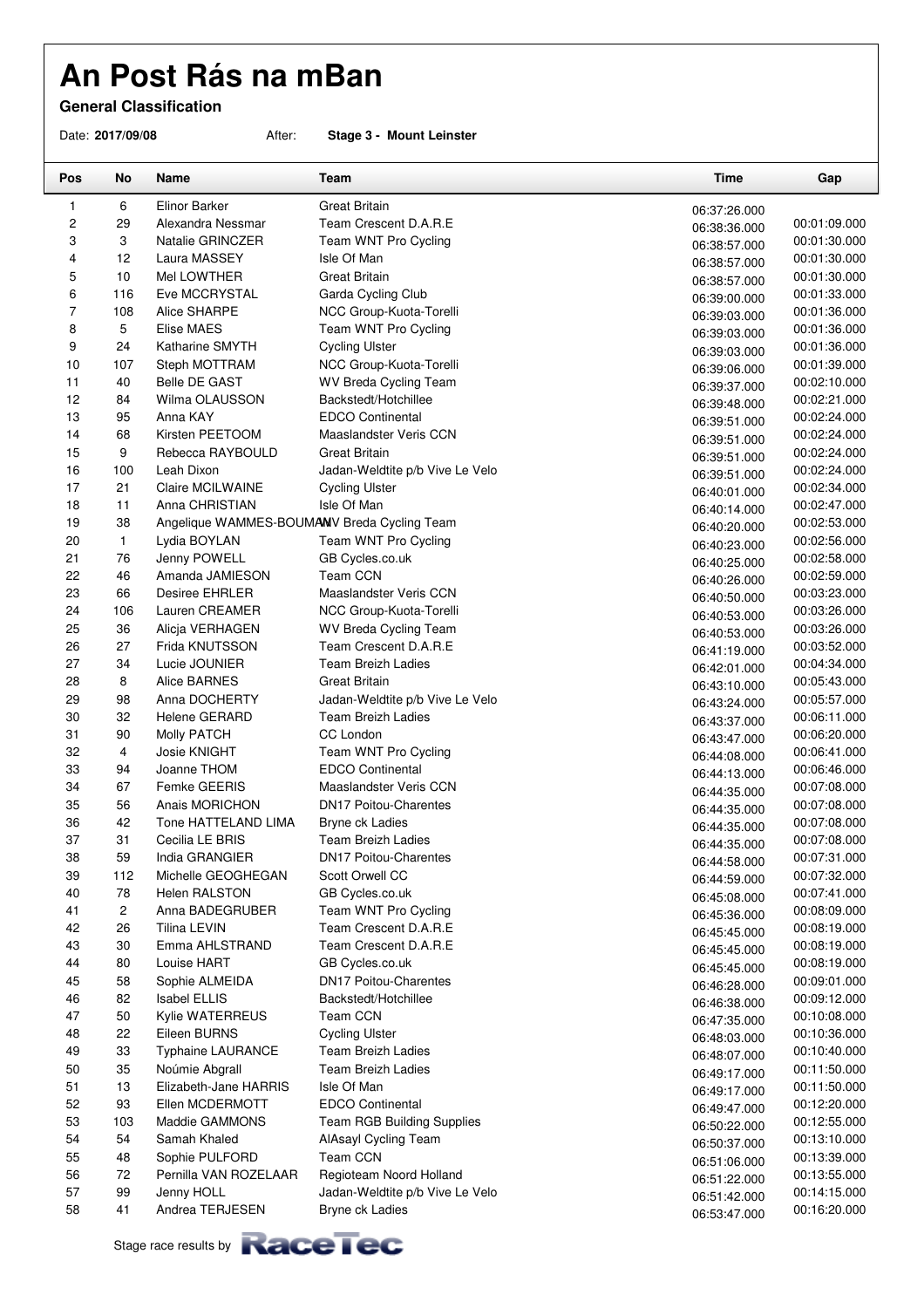| Pos | No  | Name                   | Team                              | Time         | Gap          |
|-----|-----|------------------------|-----------------------------------|--------------|--------------|
| 59  | 81  | Elynor BACKSTEDT       | Backstedt/Hotchillee              | 06:53:49.000 | 00:16:22.000 |
| 60  | 39  | <b>Juul HUBERT</b>     | WV Breda Cycling Team             | 06:55:06.000 | 00:17:39.000 |
| 61  | 51  | Roisin THOMAS          | AlAsayl Cycling Team              | 06:55:56.000 | 00:18:29.000 |
| 62  | 49  | Ayla RUDGLEY           | Team CCN                          | 06:57:18.000 | 00:19:51.000 |
| 63  | 83  | Lorna BOWLER           | Backstedt/Hotchillee              | 06:57:56.000 | 00:20:29.000 |
| 64  | 105 | Margriet KLOPPENBURG   | <b>Team RGB Building Supplies</b> | 06:58:39.000 | 00:21:12.000 |
| 65  | 73  | Aagtje Dijkman         | Regioteam Noord Holland           | 06:59:59.000 | 00:22:32.000 |
| 66  | 85  | Elizabeth BENNETT      | Backstedt/Hotchillee              | 07:00:34.000 | 00:23:07.000 |
| 67  | 23  | Sharon BIRD            | <b>Cycling Ulster</b>             | 07:00:56.000 | 00:23:29.000 |
| 68  | 124 | Gwenno HUGHES          | <b>TC Racing</b>                  | 07:01:34.000 | 00:24:08.000 |
| 69  | 15  | Tara Ferguson          | Isle Of Man                       | 07:01:34.000 | 00:24:08.000 |
| 70  | 111 | Orla WALSH             | Scott Orwell CC                   | 07:01:35.000 | 00:24:08.000 |
| 71  | 52  | <b>Helle BACHOFEN</b>  | AlAsayl Cycling Team              | 07:02:14.000 | 00:24:48.000 |
| 72  | 71  | Emma BOOGAARD          | Regioteam Noord Holland           | 07:03:29.000 | 00:26:02.000 |
| 73  | 97  | Louise SCUPHAM         | Jadan-Weldtite p/b Vive Le Velo   | 07:04:42.000 | 00:27:15.000 |
| 74  | 115 | Ione JOHNSON           | Scott Orwell CC                   | 07:05:49.000 | 00:28:22.000 |
| 75  | 88  | Gina HEISS             | CC London                         | 07:06:06.000 | 00:28:39.000 |
| 76  | 121 | Niamh STEPHENS         | <b>TC Racing</b>                  | 07:07:26.000 | 00:29:59.000 |
| 77  | 47  | Jessica LANE           | <b>Team CCN</b>                   | 07:10:11.000 | 00:32:44.000 |
| 78  | 119 | Kate EARLIE            | Garda Cycling Club                | 07:11:51.000 | 00:34:24.000 |
| 79  | 118 | <b>Hilary HUGHES</b>   | Garda Cycling Club                | 07:13:05.000 | 00:35:38.000 |
| 80  | 45  | Karoline R°STE OMDAHL  | <b>Bryne ck Ladies</b>            | 07:13:24.000 | 00:35:58.000 |
| 81  | 91  | <b>Lily GREENHALGH</b> | <b>EDCO Continental</b>           | 07:14:40.000 | 00:37:13.000 |
| 82  | 96  | Georgia BULLARD        | Jadan-Weldtite p/b Vive Le Velo   | 07:14:58.000 | 00:37:31.000 |
| 83  | 104 | Tasha REDDY            | <b>Team RGB Building Supplies</b> | 07:17:55.000 | 00:40:28.000 |
| 84  | 113 | Monica FREIBAND        | Scott Orwell CC                   | 07:17:59.000 | 00:40:32.000 |
| 85  | 60  | Holly WAYMARK          | <b>DN17 Poitou-Charentes</b>      | 07:19:10.000 | 00:41:43.000 |
| 86  | 17  | Beata GOLCZAK          | <b>Cycling Leinster</b>           | 07:19:43.000 | 00:42:16.000 |
| 87  | 25  | Lisa LAMONT            | <b>Cycling Ulster</b>             | 07:23:51.000 | 00:46:24.000 |
| 88  | 62  | Sofie MANGERTSEDER     | Maloja Pushbikers Fem             | 07:25:13.000 | 00:47:46.000 |
| 89  | 19  | Jennifer BATES         | <b>Cycling Leinster</b>           | 07:26:15.000 | 00:48:48.000 |
| 90  | 87  | <b>Francesca CUTTS</b> | CC London                         | 07:27:31.000 | 00:50:04.000 |
| 91  | 117 | Mia GRIFFIN            | Garda Cycling Club                | 07:32:07.000 | 00:54:41.000 |
| 92  | 43  | Lillian L°INING        | Bryne ck Ladies                   | 07:32:34.000 | 00:55:07.000 |
| 93  | 65  | Rosa GENTH             | Maloja Pushbikers Fem             | 07:32:49.000 | 00:55:22.000 |
| 94  | 120 | Sarah PINER            | Garda Cycling Club                | 07:35:02.000 | 00:57:35.000 |
| 95  | 18  | Nicole Gorry           | <b>Cycling Leinster</b>           | 07:36:13.000 | 00:58:46.000 |
| 96  | 122 | Orla DESMOND           | <b>TC Racing</b>                  | 07:36:26.000 | 00:58:59.000 |
| 97  | 20  | Imogen COTTER          | <b>Cycling Leinster</b>           | 07:36:27.000 | 00:59:00.000 |
| 98  | 69  | Christel VAN LOO       | Maaslandster Veris CCN            | 07:41:40.000 | 01:04:13.000 |
| 99  | 86  | Vivienne TOMLIN        | CC London                         | 07:44:05.000 | 01:06:38.000 |
| 100 | 37  | Roos ANNEVELDT         | WV Breda Cycling Team             | 07:50:05.000 | 01:12:39.000 |
| 101 | 14  | Kathryn PRIEST         | Isle Of Man                       | 07:50:11.000 | 01:12:44.000 |
| 102 | 44  | Veronica GJERDE        | Bryne ck Ladies                   | 07:50:17.000 | 01:12:50.000 |
| 103 | 16  | Sinead MOLLOY          | <b>Cycling Leinster</b>           | 07:52:18.000 | 01:14:51.000 |
| 104 | 101 | Jenny BOLSOM           | <b>Team RGB Building Supplies</b> | 07:58:06.000 | 01:20:40.000 |
| 105 | 64  | Maria JATKOVICS        | Maloja Pushbikers Fem             | 08:10:39.000 | 01:33:12.000 |
| 106 | 63  | <b>Bettina EDER</b>    | Maloja Pushbikers Fem             | 08:10:49.000 | 01:33:22.000 |
| 107 | 70  | Eva VAN DER BORN       | Maaslandster Veris CCN            | 08:45:28.000 | 02:08:01.000 |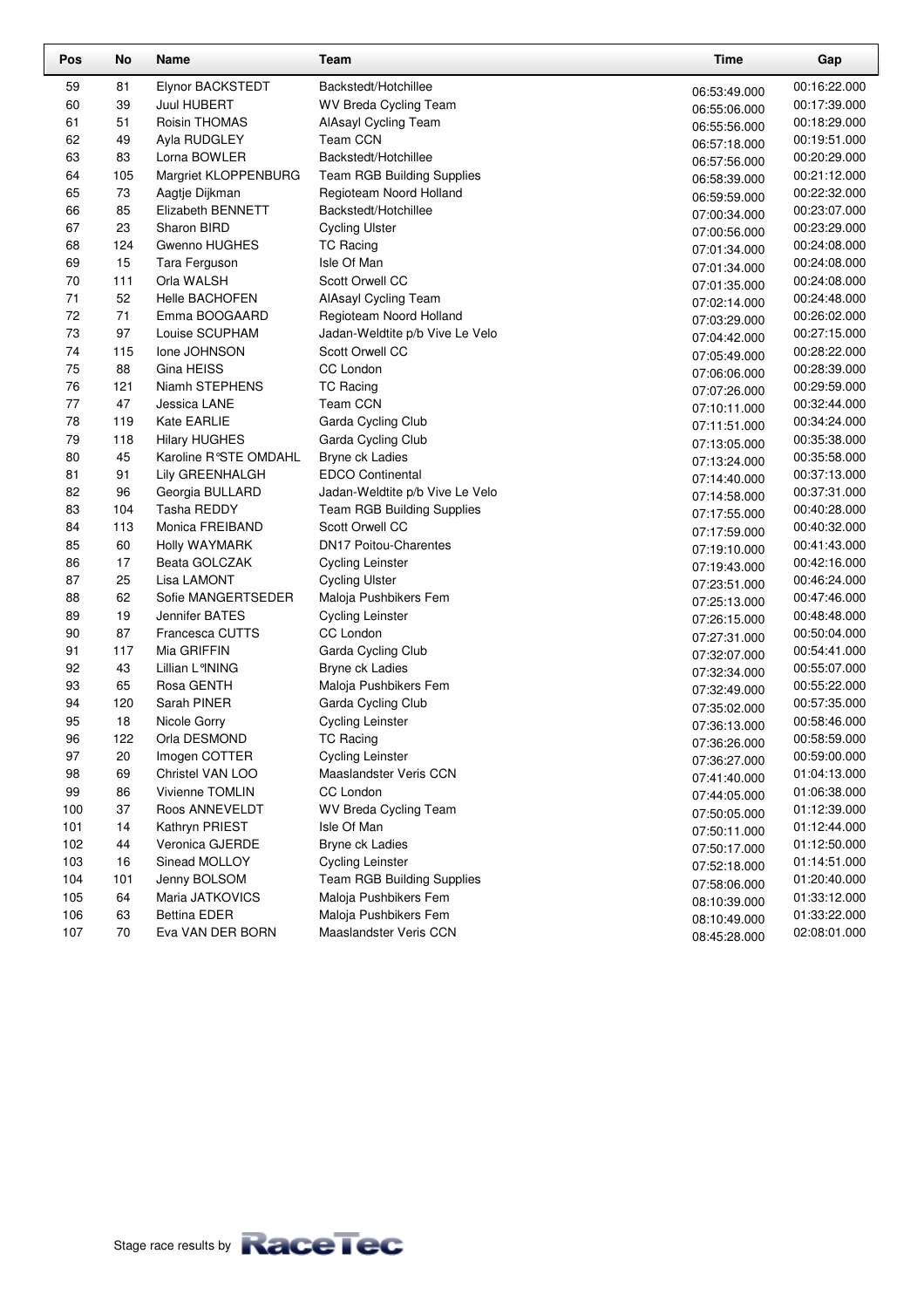#### **Stage 3 - Mount Leinster : Point Classification**

Date: **2017/09/08**

**Pos No Name Team Points**

#### **Finish**

|    | 6   | Elinor Barker     | Great Britain           | 10 |
|----|-----|-------------------|-------------------------|----|
| 2  | 29  | Alexandra Nessmar | Team Crescent D.A.R.E   | 9  |
| 3  | 12  | Laura MASSEY      | Isle Of Man             | 8  |
| 4  | 3   | Natalie GRINCZER  | Team WNT Pro Cycling    |    |
| 5  | 10  | Mel LOWTHER       | Great Britain           | 6  |
| 6  | 116 | Eve MCCRYSTAL     | Garda Cycling Club      | 5  |
|    | 5   | Elise MAES        | Team WNT Pro Cycling    | 4  |
| 8  | 108 | Alice SHARPE      | NCC Group-Kuota-Torelli | 3  |
| 9  | 24  | Katharine SMYTH   | <b>Cycling Ulster</b>   | 2  |
| 10 | 107 | Steph MOTTRAM     | NCC Group-Kuota-Torelli |    |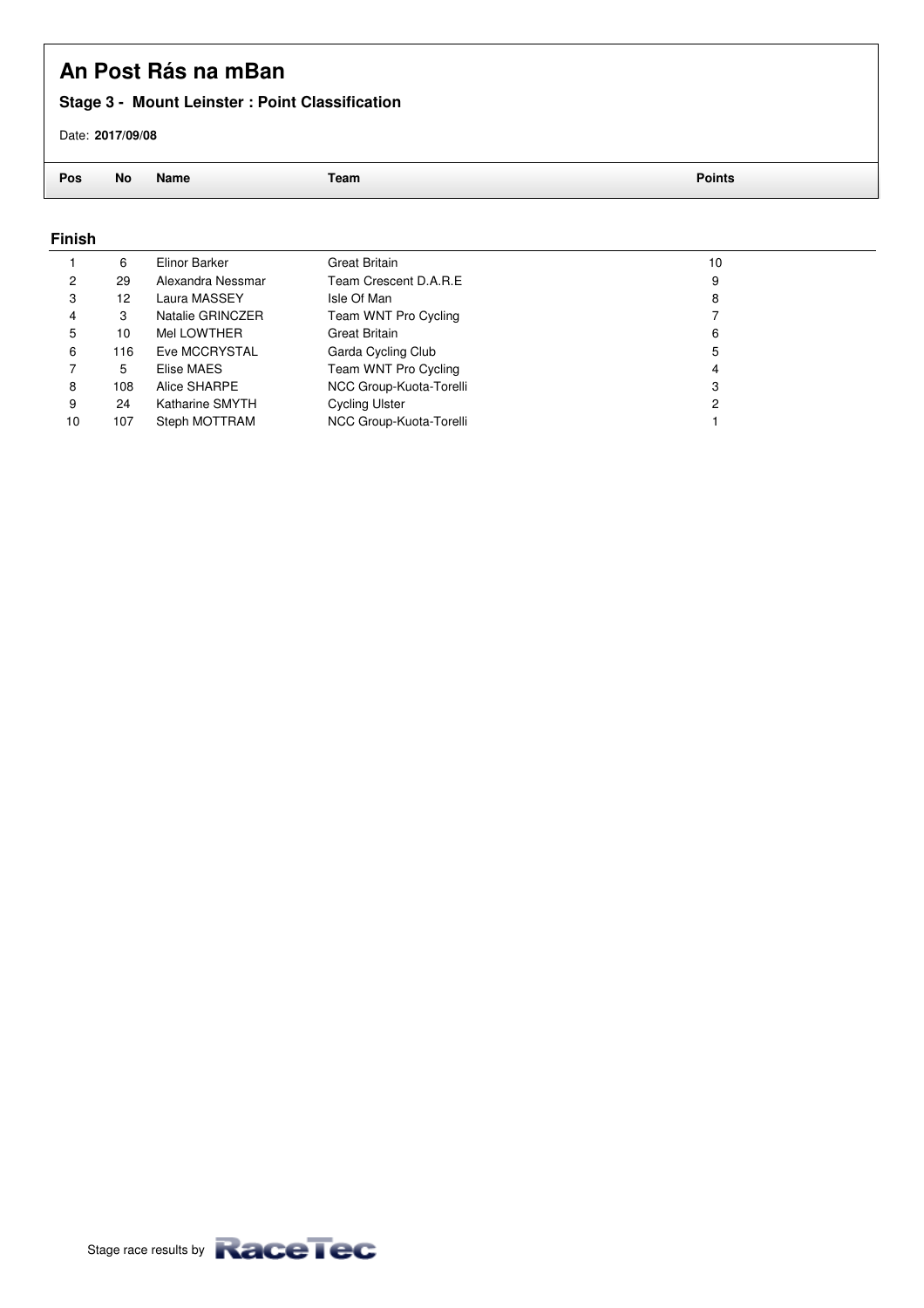#### **General Classification : POINTS**

Date: **2017/09/08** After: **Stage 3 - Mount Leinster**

| Pos | No           | Name                  | Team                         | <b>Points</b> |
|-----|--------------|-----------------------|------------------------------|---------------|
|     | 8            | Alice BARNES          | <b>Great Britain</b>         | 19            |
| 2   | 6            | Elinor Barker         | <b>Great Britain</b>         | 18            |
| 3   | 27           | Frida KNUTSSON        | Team Crescent D.A.R.E        | 16            |
| 4   | 29           | Alexandra Nessmar     | Team Crescent D.A.R.E        | 14            |
| 5   | 84           | Wilma OLAUSSON        | Backstedt/Hotchillee         | 14            |
| 6   | 40           | <b>Belle DE GAST</b>  | <b>WV Breda Cycling Team</b> | 13            |
| 7   | 116          | Eve MCCRYSTAL         | Garda Cycling Club           | 9             |
| 8   | 12           | Laura MASSEY          | Isle Of Man                  | 8             |
| 9   | 66           | <b>Desiree EHRLER</b> | Maaslandster Veris CCN       | 8             |
| 10  | 33           | Typhaine LAURANCE     | <b>Team Breizh Ladies</b>    | 8             |
| 11  | 3            | Natalie GRINCZER      | Team WNT Pro Cycling         |               |
| 12  | 10           | Mel LOWTHER           | <b>Great Britain</b>         | 6             |
| 13  | $\mathbf{1}$ | Lydia BOYLAN          | Team WNT Pro Cycling         | 5             |
| 14  | 32           | Helene GERARD         | <b>Team Breizh Ladies</b>    | 5             |
| 15  | 5            | Elise MAES            | Team WNT Pro Cycling         |               |
| 16  | 28           | Carla Lundmark        | Team Crescent D.A.R.E        | 4             |
| 17  | 108          | Alice SHARPE          | NCC Group-Kuota-Torelli      | 3             |
| 18  | 24           | Katharine SMYTH       | <b>Cycling Ulster</b>        | 2             |
| 19  | 107          | Steph MOTTRAM         | NCC Group-Kuota-Torelli      |               |
| 20  | 106          | Lauren CREAMER        | NCC Group-Kuota-Torelli      |               |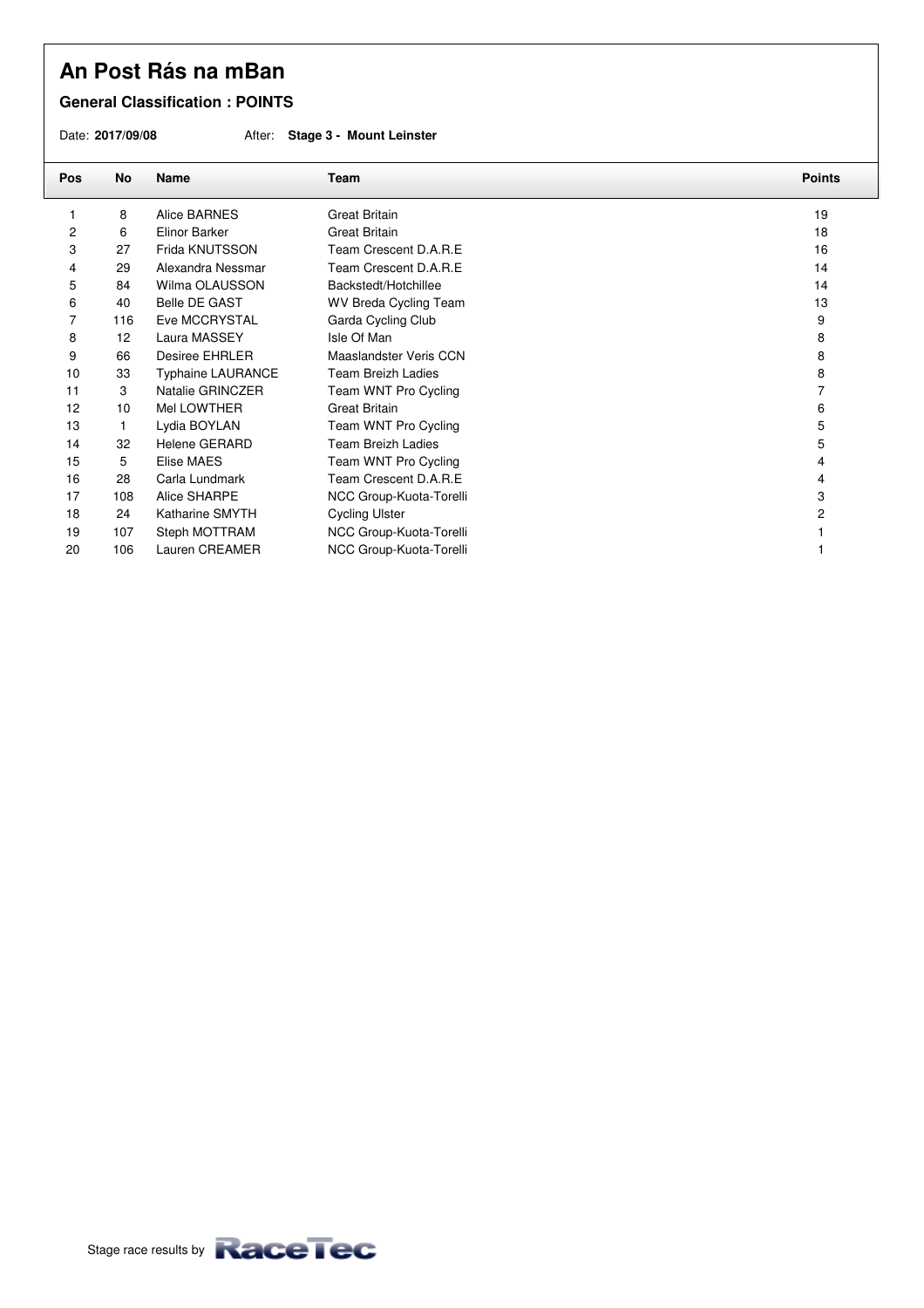#### **Stage 3 - Mount Leinster : QOM Classification**

#### Date: **2017/09/08**

| 'OS | No<br>__ | Namı | eam | 011111 |
|-----|----------|------|-----|--------|

#### **Climb 1 - Cat 1**

|   | 6                        | Elinor Barker     | Great Britain           | 12 |  |  |  |  |
|---|--------------------------|-------------------|-------------------------|----|--|--|--|--|
| ົ | 29                       | Alexandra Nessmar | Team Crescent D.A.R.E   | 10 |  |  |  |  |
| 3 | 10                       | Mel LOWTHER       | Great Britain           | 8  |  |  |  |  |
| 4 | 107                      | Steph MOTTRAM     | NCC Group-Kuota-Torelli | 6  |  |  |  |  |
| 5 | 12                       | Laura MASSEY      | Isle Of Man             | 4  |  |  |  |  |
|   | <b>Climb - 2 - Cat 1</b> |                   |                         |    |  |  |  |  |

| 6  | Elinor Barker     | Great Britain         | 12 |
|----|-------------------|-----------------------|----|
| 29 | Alexandra Nessmar | Team Crescent D.A.R.E | 10 |
| 12 | Laura MASSEY      | Isle Of Man           | 8  |
|    | Natalie GRINCZER  | Team WNT Pro Cycling  | 6  |
| 10 | Mel LOWTHER       | Great Britain         |    |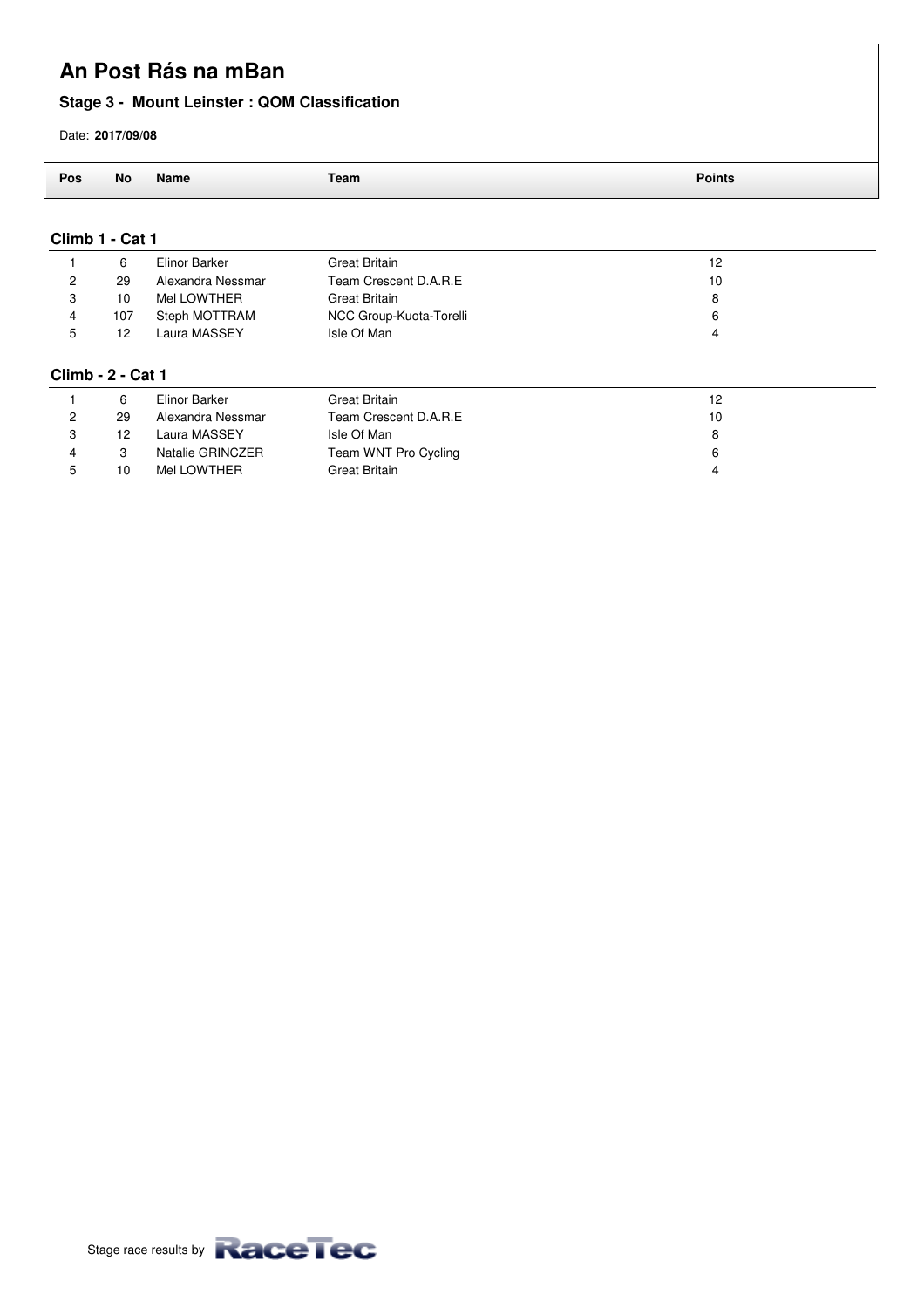#### **General Classification : Queen of the Mountains**

Date: **2017/09/08** After: **Stage 3 - Mount Leinster**

| Pos | No  | <b>Name</b>          | Team                         | <b>Points</b> |
|-----|-----|----------------------|------------------------------|---------------|
|     | 6   | Elinor Barker        | <b>Great Britain</b>         | 40            |
| 2   | 12  | Laura MASSEY         | Isle Of Man                  | 33            |
| 3   | 29  | Alexandra Nessmar    | Team Crescent D.A.R.E        | 20            |
| 4   | 40  | <b>Belle DE GAST</b> | <b>WV Breda Cycling Team</b> | 19            |
| 5   | 10  | Mel LOWTHER          | Great Britain                | 15            |
| 6   | 3   | Natalie GRINCZER     | Team WNT Pro Cycling         | 9             |
|     | 108 | Alice SHARPE         | NCC Group-Kuota-Torelli      |               |
| 8   | 107 | Steph MOTTRAM        | NCC Group-Kuota-Torelli      | 6             |
| 9   | 68  | Kirsten PEETOOM      | Maaslandster Veris CCN       | 3             |

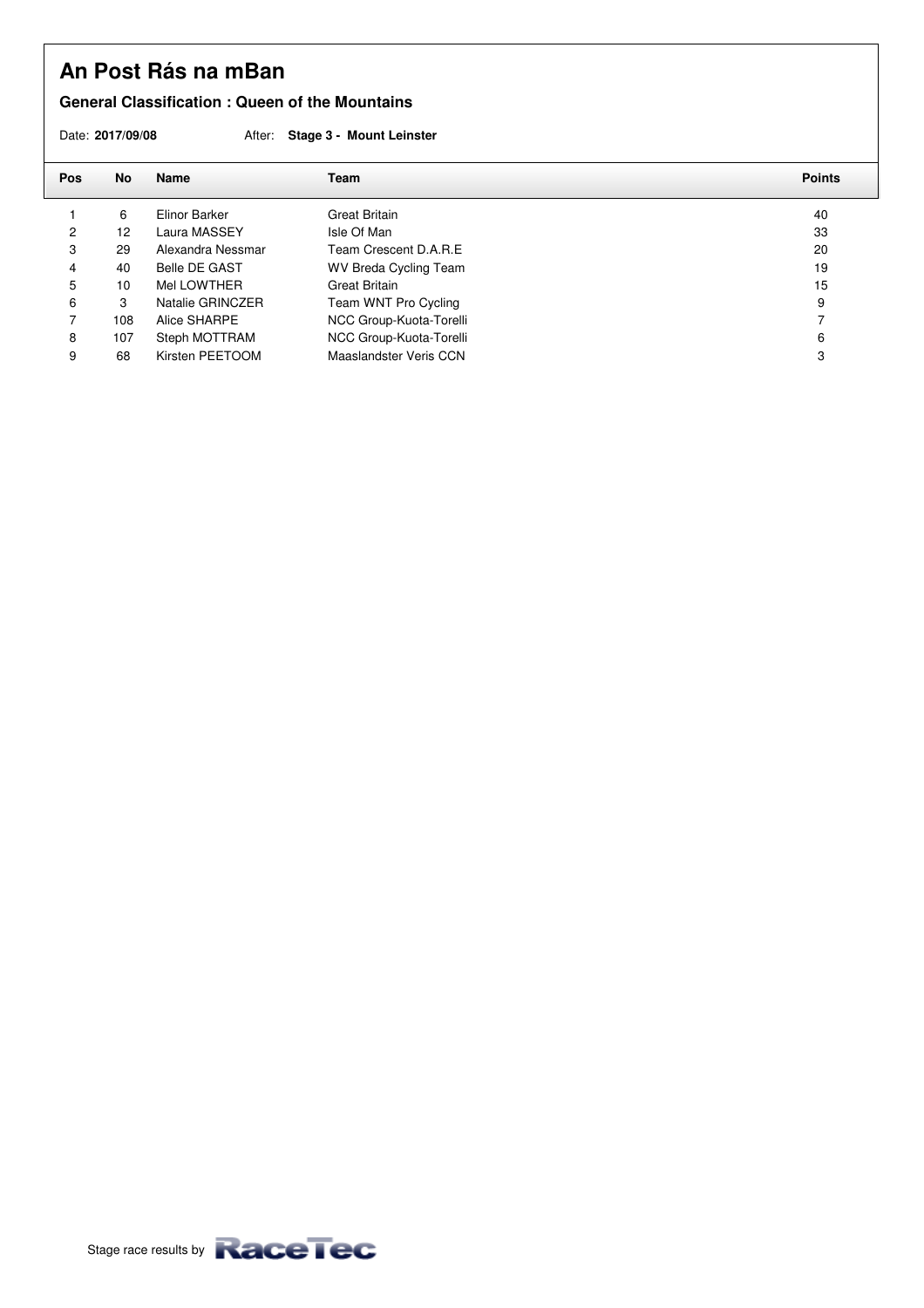#### **Stage 3 - Mount Leinster : U23**

Date: **2017/09/08** Distance: **112km**

| Pos | No             | Name                     | Team                            | Time         | Gap        | <b>Bonus</b> |
|-----|----------------|--------------------------|---------------------------------|--------------|------------|--------------|
| 1   | 10             | Mel LOWTHER              | <b>Great Britain</b>            | 03:01:47.000 |            |              |
| 2   | 98             | Anna DOCHERTY            | Jadan-Weldtite p/b Vive Le Velo | 03:02:33.000 | 00:00:45.0 |              |
| 3   | 9              | Rebecca RAYBOULD         | Great Britain                   | 03:02:41.000 | 00:00:54.0 |              |
| 4   | 95             | Anna KAY                 | <b>EDCO Continental</b>         | 03:02:41.000 | <b>ST</b>  |              |
| 5   | 90             | <b>Molly PATCH</b>       | CC London                       | 03:02:41.000 | <b>ST</b>  |              |
| 6   | 84             | Wilma OLAUSSON           | Backstedt/Hotchillee            | 03:02:41.000 | <b>ST</b>  |              |
| 7   | 100            | Leah Dixon               | Jadan-Weldtite p/b Vive Le Velo | 03:02:41.000 | <b>ST</b>  |              |
| 8   | 11             | Anna CHRISTIAN           | Isle Of Man                     | 03:02:41.000 | <b>ST</b>  |              |
| 9   | 4              | Josie KNIGHT             | Team WNT Pro Cycling            | 03:03:16.000 | 00:01:29.0 |              |
| 10  | 46             | Amanda JAMIESON          | <b>Team CCN</b>                 | 03:03:16.000 | <b>ST</b>  |              |
| 11  | 31             | Cecilia LE BRIS          | <b>Team Breizh Ladies</b>       | 03:03:44.000 | 00:01:56.0 |              |
| 12  | 56             | Anais MORICHON           | <b>DN17 Poitou-Charentes</b>    | 03:03:44.000 | <b>ST</b>  |              |
| 13  | 67             | Femke GEERIS             | Maaslandster Veris CCN          | 03:03:44.000 | <b>ST</b>  |              |
| 14  | 94             | Joanne THOM              | <b>EDCO Continental</b>         | 03:03:49.000 | 00:02:01.0 |              |
| 15  | 59             | India GRANGIER           | <b>DN17 Poitou-Charentes</b>    | 03:04:06.000 | 00:02:19.0 |              |
| 16  | 27             | Frida KNUTSSON           | Team Crescent D.A.R.E           | 03:04:12.000 | 00:02:24.0 |              |
| 17  | $\overline{c}$ | Anna BADEGRUBER          | Team WNT Pro Cycling            | 03:04:45.000 | 00:02:57.0 |              |
| 18  | 34             | Lucie JOUNIER            | <b>Team Breizh Ladies</b>       | 03:04:51.000 | 00:03:03.0 |              |
| 19  | 30             | Emma AHLSTRAND           | Team Crescent D.A.R.E           | 03:04:54.000 | 00:03:07.0 |              |
| 20  | 99             | Jenny HOLL               | Jadan-Weldtite p/b Vive Le Velo | 03:05:25.000 | 00:03:38.0 |              |
| 21  | 58             | Sophie ALMEIDA           | <b>DN17 Poitou-Charentes</b>    | 03:05:37.000 | 00:03:49.0 |              |
| 22  | 82             | <b>Isabel ELLIS</b>      | Backstedt/Hotchillee            | 03:05:47.000 | 00:04:00.0 |              |
| 23  | 8              | Alice BARNES             | <b>Great Britain</b>            | 03:06:03.000 | 00:04:16.0 |              |
| 24  | 32             | Helene GERARD            | <b>Team Breizh Ladies</b>       | 03:06:31.000 | 00:04:43.0 |              |
| 25  | 50             | Kylie WATERREUS          | Team CCN                        | 03:06:43.000 | 00:04:56.0 |              |
| 26  | 41             | Andrea TERJESEN          | Bryne ck Ladies                 | 03:06:43.000 | <b>ST</b>  |              |
| 27  | 72             | Pernilla VAN ROZELAAR    | Regioteam Noord Holland         | 03:06:46.000 | 00:04:58.0 |              |
| 28  | 81             | Elynor BACKSTEDT         | Backstedt/Hotchillee            | 03:06:46.000 | <b>ST</b>  |              |
| 29  | 33             | <b>Typhaine LAURANCE</b> | <b>Team Breizh Ladies</b>       | 03:07:19.000 | 00:05:32.0 |              |
| 30  | 60             | <b>Holly WAYMARK</b>     | <b>DN17 Poitou-Charentes</b>    | 03:07:19.000 | <b>ST</b>  |              |
| 31  | 124            | Gwenno HUGHES            | <b>TC Racing</b>                | 03:07:40.000 | 00:05:53.0 |              |
| 32  | 15             | Tara Ferguson            | Isle Of Man                     | 03:07:40.000 | <b>ST</b>  |              |
| 33  | 39             | Juul HUBERT              | WV Breda Cycling Team           | 03:08:03.000 | 00:06:15.0 |              |
| 34  | 45             | Karoline R°STE OMDAHL    | Bryne ck Ladies                 | 03:09:29.000 | 00:07:41.0 |              |
| 35  | 71             | Emma BOOGAARD            | Regioteam Noord Holland         | 03:09:29.000 | <b>ST</b>  |              |
| 36  | 49             | Ayla RUDGLEY             | <b>Team CCN</b>                 | 03:10:15.000 | 00:08:28.0 |              |
| 37  | 48             | Sophie PULFORD           | Team CCN                        | 03:10:15.000 | ST         |              |
| 38  | 97             | Louise SCUPHAM           | Jadan-Weldtite p/b Vive Le Velo | 03:10:47.000 | 00:09:00.0 |              |
| 39  | 83             | Lorna BOWLER             | Backstedt/Hotchillee            | 03:10:53.000 | 00:09:05.0 |              |
| 40  | 35             | Noúmie Abgrall           | Team Breizh Ladies              | 03:12:07.000 | 00:10:19.0 |              |
| 41  | 85             | Elizabeth BENNETT        | Backstedt/Hotchillee            | 03:13:31.000 | 00:11:43.0 |              |
| 42  | 62             | Sofie MANGERTSEDER       | Maloja Pushbikers Fem           | 03:15:19.000 | 00:13:31.0 |              |
| 43  | 73             | Aagtje Dijkman           | Regioteam Noord Holland         | 03:16:38.000 | 00:14:50.0 |              |
| 44  | 115            | Ione JOHNSON             | Scott Orwell CC                 | 03:18:46.000 | 00:16:58.0 |              |
| 45  | 104            | Tasha REDDY              | Team RGB Building Supplies      | 03:19:08.000 | 00:17:20.0 |              |

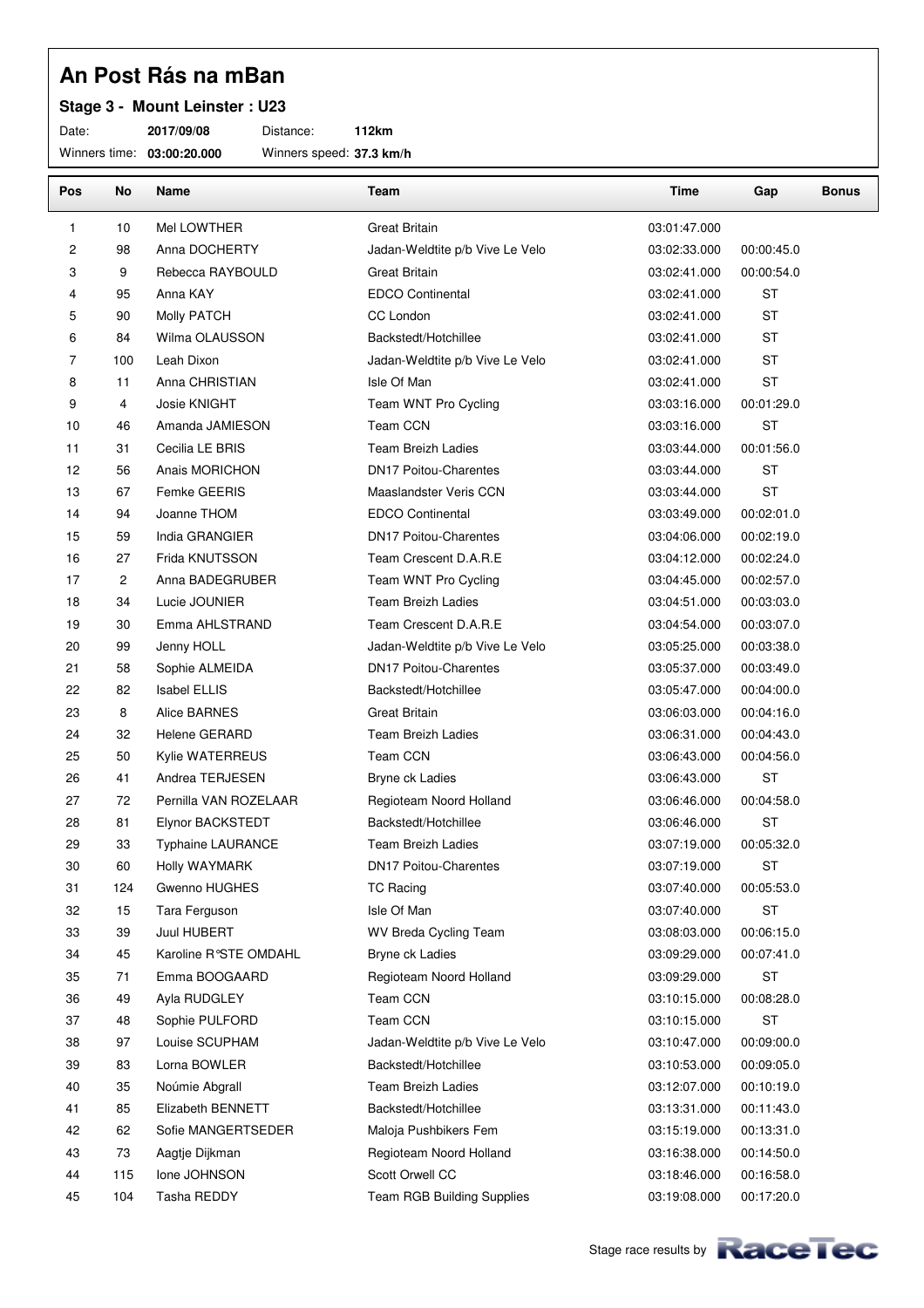### **Stage 3 - Mount Leinster : U23**

| Date:                      | 2017/09/08 | Distance:                | 112km |
|----------------------------|------------|--------------------------|-------|
| Winners time: 03:00:20.000 |            | Winners speed: 37.3 km/h |       |

| Pos | No  | <b>Name</b>     | <b>Team</b>                     | <b>Time</b>  | Gap        | <b>Bonus</b> |
|-----|-----|-----------------|---------------------------------|--------------|------------|--------------|
| 46  | 96  | Georgia BULLARD | Jadan-Weldtite p/b Vive Le Velo | 03:21:04.000 | 00:19:16.0 |              |
| 47  | 87  | Francesca CUTTS | CC London                       | 03:22:32.000 | 00:20:45.0 |              |
| 48  | 88  | Gina HEISS      | CC London                       | 03:25:16.000 | 00:23:28.0 |              |
| 49  | 117 | Mia GRIFFIN     | Garda Cycling Club              | 03:26:34.000 | 00:24:46.0 |              |
| 50  | 91  | Lily GREENHALGH | <b>EDCO Continental</b>         | 03:33:49.000 | 00:32:01.0 |              |
| 51  | 18  | Nicole Gorry    | <b>Cycling Leinster</b>         | 03:37:20.000 | 00:35:33.0 |              |
| 52  | 122 | Orla DESMOND    | TC Racing                       | 03:37:33.000 | 00:35:46.0 |              |

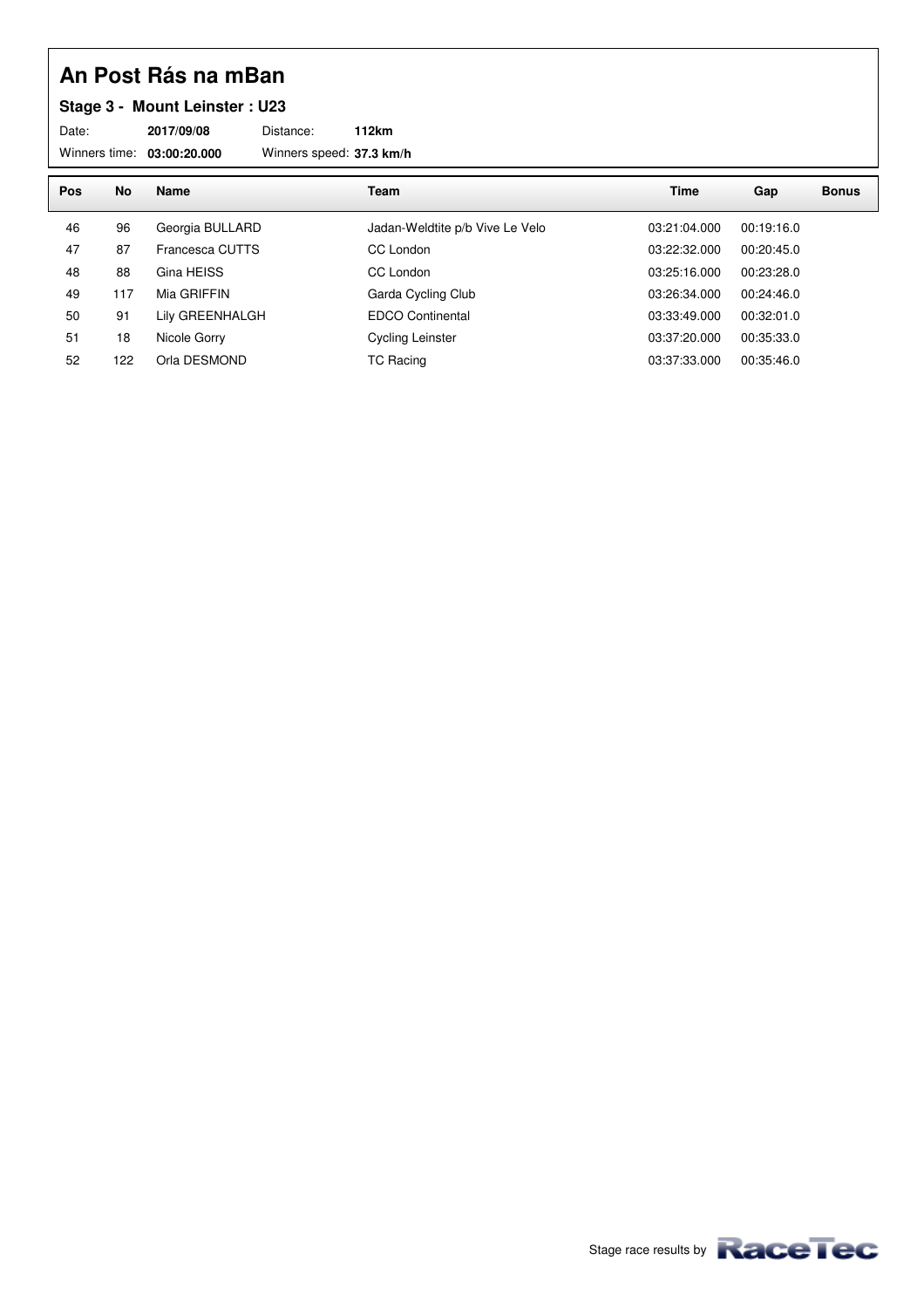**GC : U23**

Date: **2017/09/08** After: **Stage 3 - Mount Leinster**

| Pos            | No  | Name                     | Team                              | Time                         | Gap        |
|----------------|-----|--------------------------|-----------------------------------|------------------------------|------------|
| $\mathbf{1}$   | 10  | Mel LOWTHER              | <b>Great Britain</b>              | 06:38:57.000                 |            |
| $\overline{c}$ | 84  | Wilma OLAUSSON           | Backstedt/Hotchillee              | 06:39:48.000                 | 00:00:51.0 |
| 3              | 95  | Anna KAY                 | <b>EDCO Continental</b>           | 06:39:51.000                 | 00:00:54.0 |
| 4              | 9   | Rebecca RAYBOULD         | Great Britain                     | 06:39:51.000                 | 00:00:54.0 |
| 5              | 11  | Anna CHRISTIAN           | Isle Of Man                       | 06:40:14.000                 | 00:01:16.0 |
| 6              | 46  | Amanda JAMIESON          | <b>Team CCN</b>                   | 06:40:26.000                 | 00:01:29.0 |
| $\overline{7}$ | 27  | Frida KNUTSSON           | Team Crescent D.A.R.E             | 06:41:19.000                 | 00:02:21.0 |
| 8              | 34  | Lucie JOUNIER            | <b>Team Breizh Ladies</b>         | 06:42:01.000                 | 00:03:03.0 |
| 9              | 8   | <b>Alice BARNES</b>      | Great Britain                     | 06:43:10.000                 | 00:04:12.0 |
| 10             | 98  | Anna DOCHERTY            | Jadan-Weldtite p/b Vive Le Velo   | 06:43:24.000                 | 00:04:27.0 |
| 11             | 32  | <b>Helene GERARD</b>     | <b>Team Breizh Ladies</b>         | 06:43:37.000                 | 00:04:40.0 |
| 12             | 90  | Molly PATCH              | CC London                         | 06:43:47.000                 | 00:04:49.0 |
| 13             | 4   | Josie KNIGHT             | Team WNT Pro Cycling              | 06:44:08.000                 | 00:05:10.0 |
| 14             | 94  | Joanne THOM              | <b>EDCO Continental</b>           | 06:44:13.000                 | 00:05:16.0 |
| 15             | 67  | Femke GEERIS             | Maaslandster Veris CCN            | 06:44:35.000                 | 00:05:38.0 |
| 16             | 56  | Anais MORICHON           | <b>DN17 Poitou-Charentes</b>      | 06:44:35.000                 | 00:05:38.0 |
| 17             | 31  | Cecilia LE BRIS          | <b>Team Breizh Ladies</b>         | 06:44:35.000                 | 00:05:38.0 |
| 18             | 59  | India GRANGIER           | <b>DN17 Poitou-Charentes</b>      | 06:44:58.000                 | 00:06:00.0 |
| 19             | 2   | Anna BADEGRUBER          | Team WNT Pro Cycling              | 06:45:36.000                 | 00:06:39.0 |
| 20             | 30  | Emma AHLSTRAND           | Team Crescent D.A.R.E             | 06:45:45.000                 | 00:06:48.0 |
| 21             | 58  | Sophie ALMEIDA           | <b>DN17 Poitou-Charentes</b>      | 06:46:28.000                 | 00:07:31.0 |
| 22             | 82  | <b>Isabel ELLIS</b>      | Backstedt/Hotchillee              | 06:46:38.000                 | 00:07:41.0 |
| 23             | 50  | Kylie WATERREUS          | Team CCN                          | 06:47:35.000                 | 00:08:37.0 |
| 24             | 33  | <b>Typhaine LAURANCE</b> | <b>Team Breizh Ladies</b>         | 06:48:07.000                 | 00:09:10.0 |
| 25             | 35  | Noúmie Abgrall           | <b>Team Breizh Ladies</b>         | 06:49:17.000                 | 00:10:19.0 |
| 26             | 103 | Maddie GAMMONS           | <b>Team RGB Building Supplies</b> | 06:50:22.000                 | 00:11:24.0 |
| 27             | 48  | Sophie PULFORD           | Team CCN                          | 06:51:06.000                 | 00:12:09.0 |
| 28             | 72  | Pernilla VAN ROZELAAR    | Regioteam Noord Holland           |                              | 00:12:24.0 |
| 29             | 99  | Jenny HOLL               | Jadan-Weldtite p/b Vive Le Velo   | 06:51:22.000<br>06:51:42.000 | 00:12:45.0 |
| 30             | 41  | Andrea TERJESEN          | Bryne ck Ladies                   | 06:53:47.000                 | 00:14:49.0 |
| 31             | 81  | Elynor BACKSTEDT         | Backstedt/Hotchillee              | 06:53:49.000                 | 00:14:52.0 |
| 32             | 39  | <b>Juul HUBERT</b>       | WV Breda Cycling Team             |                              | 00:16:09.0 |
| 33             | 49  | Ayla RUDGLEY             | Team CCN                          | 06:55:06.000                 | 00:18:21.0 |
| 34             | 83  | Lorna BOWLER             | Backstedt/Hotchillee              | 06:57:18.000                 | 00:18:59.0 |
| 35             | 85  | Elizabeth BENNETT        | Backstedt/Hotchillee              | 06:57:56.000                 | 00:21:37.0 |
| 36             | 124 | <b>Gwenno HUGHES</b>     | <b>TC Racing</b>                  | 07:00:34.000                 | 00:22:37.0 |
| 37             | 15  | Tara Ferguson            | Isle Of Man                       | 07:01:34.000                 | 00:22:37.0 |
| 38             | 71  | Emma BOOGAARD            | Regioteam Noord Holland           | 07:01:34.000                 | 00:24:31.0 |
| 39             | 97  | Louise SCUPHAM           | Jadan-Weldtite p/b Vive Le Velo   | 07:03:29.000                 | 00:25:44.0 |
| 40             | 115 | Ione JOHNSON             | Scott Orwell CC                   | 07:04:42.000                 | 00:26:52.0 |
| 41             | 88  | Gina HEISS               | CC London                         | 07:05:49.000                 | 00:27:09.0 |
| 42             | 45  | Karoline R°STE OMDAHL    | <b>Bryne ck Ladies</b>            | 07:06:06.000                 | 00:34:27.0 |
| 43             | 91  | <b>Lily GREENHALGH</b>   | <b>EDCO Continental</b>           | 07:13:24.000                 | 00:35:43.0 |
| 44             | 96  | Georgia BULLARD          | Jadan-Weldtite p/b Vive Le Velo   | 07:14:40.000                 | 00:36:01.0 |
| 45             | 104 | Tasha REDDY              | <b>Team RGB Building Supplies</b> | 07:14:58.000                 | 00:38:58.0 |
| 46             | 60  | Holly WAYMARK            | <b>DN17 Poitou-Charentes</b>      | 07:17:55.000                 | 00:40:13.0 |
| 47             | 62  | Sofie MANGERTSEDER       | Maloja Pushbikers Fem             | 07:19:10.000                 | 00:46:16.0 |
| 48             | 87  | Francesca CUTTS          | CC London                         | 07:25:13.000                 | 00:48:34.0 |
| 49             | 117 | Mia GRIFFIN              | Garda Cycling Club                | 07:27:31.000                 | 00:53:10.0 |
| 50             | 18  | Nicole Gorry             | <b>Cycling Leinster</b>           | 07:32:07.000                 | 00:57:16.0 |
|                | 122 | Orla DESMOND             | <b>TC Racing</b>                  | 07:36:13.000                 | 00:57:29.0 |
| 51             |     |                          |                                   | 07:36:26.000                 |            |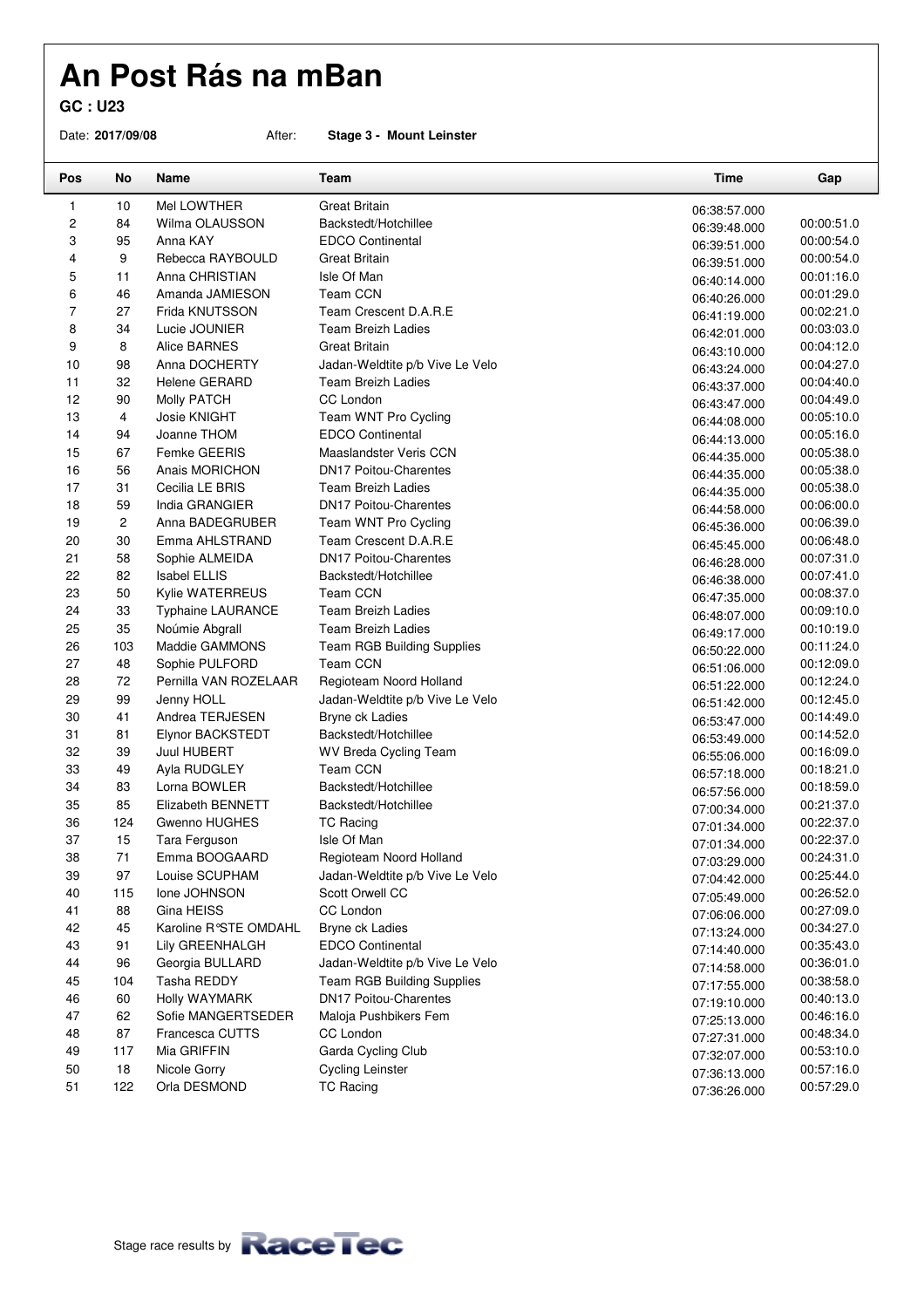#### **Stage 3 - Mount Leinster : Irish**

| Date:                      | 2017/09/08 | Distance:                | 112km |
|----------------------------|------------|--------------------------|-------|
| Winners time: 03:00:20.000 |            | Winners speed: 37.3 km/h |       |

| Pos            | No  | <b>Name</b>          | Team                    | <b>Time</b>  | Gap        | <b>Bonus</b> |
|----------------|-----|----------------------|-------------------------|--------------|------------|--------------|
| 1              | 116 | Eve MCCRYSTAL        | Garda Cycling Club      | 03:01:53.000 |            |              |
| 2              | 24  | Katharine SMYTH      | <b>Cycling Ulster</b>   | 03:01:53.000 | <b>ST</b>  |              |
| 3              | 21  | Claire MCILWAINE     | <b>Cycling Ulster</b>   | 03:02:33.000 | 00:00:40.0 |              |
| 4              | 112 | Michelle GEOGHEGAN   | Scott Orwell CC         | 03:04:08.000 | 00:02:14.0 |              |
| 5              | 22  | Eileen BURNS         | <b>Cycling Ulster</b>   | 03:05:37.000 | 00:03:43.0 |              |
| 6              | 23  | Sharon BIRD          | <b>Cycling Ulster</b>   | 03:07:04.000 | 00:05:10.0 |              |
| $\overline{7}$ | 121 | Niamh STEPHENS       | <b>TC Racing</b>        | 03:08:38.000 | 00:06:45.0 |              |
| 8              | 111 | Orla WALSH           | Scott Orwell CC         | 03:16:00.000 | 00:14:06.0 |              |
| 9              | 113 | Monica FREIBAND      | Scott Orwell CC         | 03:19:11.000 | 00:17:18.0 |              |
| 10             | 118 | <b>Hilary HUGHES</b> | Garda Cycling Club      | 03:19:11.000 | <b>ST</b>  |              |
| 11             | 119 | Kate EARLIE          | Garda Cycling Club      | 03:19:11.000 | <b>ST</b>  |              |
| 12             | 25  | Lisa LAMONT          | <b>Cycling Ulster</b>   | 03:19:48.000 | 00:17:55.0 |              |
| 13             | 17  | Beata GOLCZAK        | <b>Cycling Leinster</b> | 03:20:56.000 | 00:19:02.0 |              |
| 14             | 117 | Mia GRIFFIN          | Garda Cycling Club      | 03:26:34.000 | 00:24:40.0 |              |
| 15             | 19  | Jennifer BATES       | <b>Cycling Leinster</b> | 03:27:28.000 | 00:25:34.0 |              |
| 16             | 20  | Imogen COTTER        | <b>Cycling Leinster</b> | 03:29:05.000 | 00:27:12.0 |              |
| 17             | 120 | Sarah PINER          | Garda Cycling Club      | 03:29:24.000 | 00:27:30.0 |              |
| 18             | 18  | Nicole Gorry         | <b>Cycling Leinster</b> | 03:37:20.000 | 00:35:27.0 |              |
| 19             | 122 | Orla DESMOND         | <b>TC Racing</b>        | 03:37:33.000 | 00:35:40.0 |              |
| 20             | 16  | Sinead MOLLOY        | <b>Cycling Leinster</b> | 03:44:52.000 | 00:42:59.0 |              |

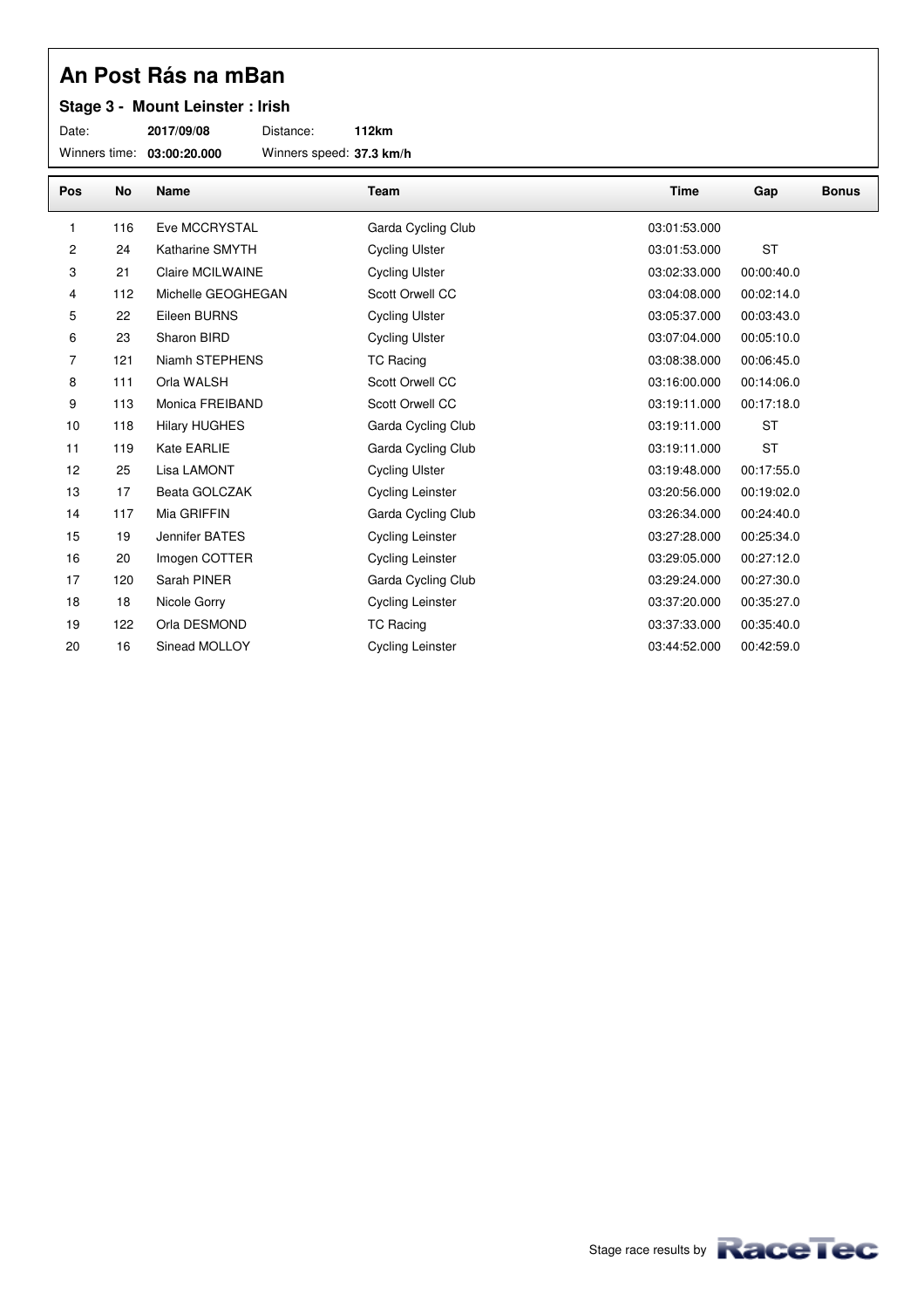#### **General Classification : Irish**

| Date:                      | 2017/09/10 | Distance:      |
|----------------------------|------------|----------------|
| Winners time: 06:37:26.000 |            | Winners speed: |

Date: **2017/09/10** Distance: **0km**

| Pos | No  | <b>Name</b>          | Team                    | <b>Time</b>  | Gap        | <b>Bonus</b> |
|-----|-----|----------------------|-------------------------|--------------|------------|--------------|
| 1   | 116 | Eve MCCRYSTAL        | Garda Cycling Club      | 06:39:00.000 |            |              |
| 2   | 24  | Katharine SMYTH      | <b>Cycling Ulster</b>   | 06:39:03.000 | 00:00:03.0 |              |
| 3   | 21  | Claire MCILWAINE     | <b>Cycling Ulster</b>   | 06:40:01.000 | 00:01:01.0 |              |
| 4   | 112 | Michelle GEOGHEGAN   | Scott Orwell CC         | 06:44:59.000 | 00:05:59.0 |              |
| 5   | 22  | Eileen BURNS         | <b>Cycling Ulster</b>   | 06:48:03.000 | 00:09:03.0 |              |
| 6   | 23  | Sharon BIRD          | <b>Cycling Ulster</b>   | 07:00:56.000 | 00:21:55.0 |              |
| 7   | 111 | Orla WALSH           | Scott Orwell CC         | 07:01:35.000 | 00:22:35.0 |              |
| 8   | 121 | Niamh STEPHENS       | <b>TC Racing</b>        | 07:07:26.000 | 00:28:26.0 |              |
| 9   | 119 | Kate EARLIE          | Garda Cycling Club      | 07:11:51.000 | 00:32:51.0 |              |
| 10  | 118 | <b>Hilary HUGHES</b> | Garda Cycling Club      | 07:13:05.000 | 00:34:05.0 |              |
| 11  | 113 | Monica FREIBAND      | Scott Orwell CC         | 07:17:59.000 | 00:38:59.0 |              |
| 12  | 17  | Beata GOLCZAK        | <b>Cycling Leinster</b> | 07:19:43.000 | 00:40:43.0 |              |
| 13  | 25  | Lisa LAMONT          | <b>Cycling Ulster</b>   | 07:23:51.000 | 00:44:51.0 |              |
| 14  | 19  | Jennifer BATES       | <b>Cycling Leinster</b> | 07:26:15.000 | 00:47:15.0 |              |
| 15  | 117 | Mia GRIFFIN          | Garda Cycling Club      | 07:32:07.000 | 00:53:07.0 |              |
| 16  | 120 | Sarah PINER          | Garda Cycling Club      | 07:35:02.000 | 00:56:02.0 |              |
| 17  | 18  | Nicole Gorry         | <b>Cycling Leinster</b> | 07:36:13.000 | 00:57:13.0 |              |
| 18  | 20  | Imogen COTTER        | <b>Cycling Leinster</b> | 07:36:27.000 | 00:57:26.0 |              |
| 19  | 122 | Orla DESMOND         | <b>TC Racing</b>        | 07:36:26.000 | <b>ST</b>  |              |
| 20  | 16  | Sinead MOLLOY        | <b>Cycling Leinster</b> | 07:52:18.000 | 01:13:18.0 |              |

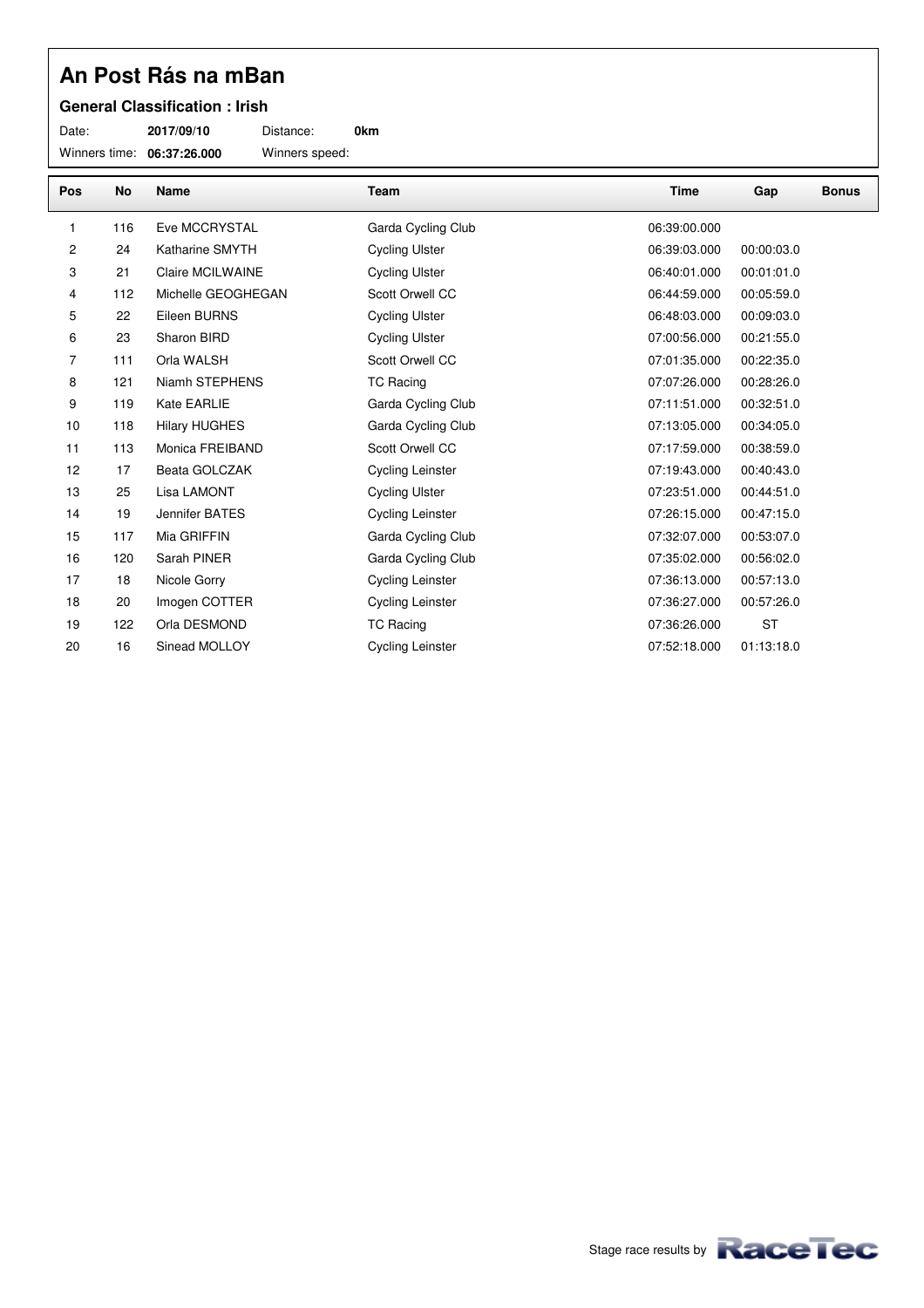#### **Stage 3 - Mount Leinster : J**

Date: **2017/09/08** Distance: **112km**

| Pos            | <b>No</b> | <b>Name</b>         | <b>Team</b>                     | <b>Time</b>  | Gap        | <b>Bonus</b> |
|----------------|-----------|---------------------|---------------------------------|--------------|------------|--------------|
| 1              | 98        | Anna DOCHERTY       | Jadan-Weldtite p/b Vive Le Velo | 03:02:33.000 |            |              |
| $\overline{c}$ | 95        | Anna KAY            | <b>EDCO Continental</b>         | 03:02:41.000 | 00:00:08.0 |              |
| 3              | 84        | Wilma OLAUSSON      | Backstedt/Hotchillee            | 03:02:41.000 | <b>ST</b>  |              |
| 4              | 46        | Amanda JAMIESON     | Team CCN                        | 03:03:16.000 | 00:00:43.0 |              |
| 5              | 56        | Anais MORICHON      | <b>DN17 Poitou-Charentes</b>    | 03:03:44.000 | 00:01:10.0 |              |
| 6              | 59        | India GRANGIER      | <b>DN17 Poitou-Charentes</b>    | 03:04:06.000 | 00:01:33.0 |              |
| 7              | 99        | Jenny HOLL          | Jadan-Weldtite p/b Vive Le Velo | 03:05:25.000 | 00:02:52.0 |              |
| 8              | 82        | <b>Isabel ELLIS</b> | Backstedt/Hotchillee            | 03:05:47.000 | 00:03:14.0 |              |
| 9              | 50        | Kylie WATERREUS     | Team CCN                        | 03:06:43.000 | 00:04:10.0 |              |
| 10             | 81        | Elynor BACKSTEDT    | Backstedt/Hotchillee            | 03:06:46.000 | 00:04:13.0 |              |
| 11             | 60        | Holly WAYMARK       | <b>DN17 Poitou-Charentes</b>    | 03:07:19.000 | 00:04:46.0 |              |
| 12             | 124       | Gwenno HUGHES       | <b>TC Racing</b>                | 03:07:40.000 | 00:05:07.0 |              |
| 13             | 15        | Tara Ferguson       | Isle Of Man                     | 03:07:40.000 | <b>ST</b>  |              |
| 14             | 71        | Emma BOOGAARD       | Regioteam Noord Holland         | 03:09:29.000 | 00:06:55.0 |              |
| 15             | 49        | Ayla RUDGLEY        | Team CCN                        | 03:10:15.000 | 00:07:42.0 |              |
| 16             | 83        | Lorna BOWLER        | Backstedt/Hotchillee            | 03:10:53.000 | 00:08:20.0 |              |
| 17             | 35        | Noúmie Abgrall      | <b>Team Breizh Ladies</b>       | 03:12:07.000 | 00:09:33.0 |              |
| 18             | 85        | Elizabeth BENNETT   | Backstedt/Hotchillee            | 03:13:31.000 | 00:10:57.0 |              |
| 19             | 96        | Georgia BULLARD     | Jadan-Weldtite p/b Vive Le Velo | 03:21:04.000 | 00:18:31.0 |              |
| 20             | 91        | Lily GREENHALGH     | <b>EDCO Continental</b>         | 03:33:49.000 | 00:31:15.0 |              |
| 21             | 18        | Nicole Gorry        | <b>Cycling Leinster</b>         | 03:37:20.000 | 00:34:47.0 |              |
| 22             | 122       | Orla DESMOND        | <b>TC Racing</b>                | 03:37:33.000 | 00:35:00.0 |              |
|                |           |                     |                                 |              |            |              |

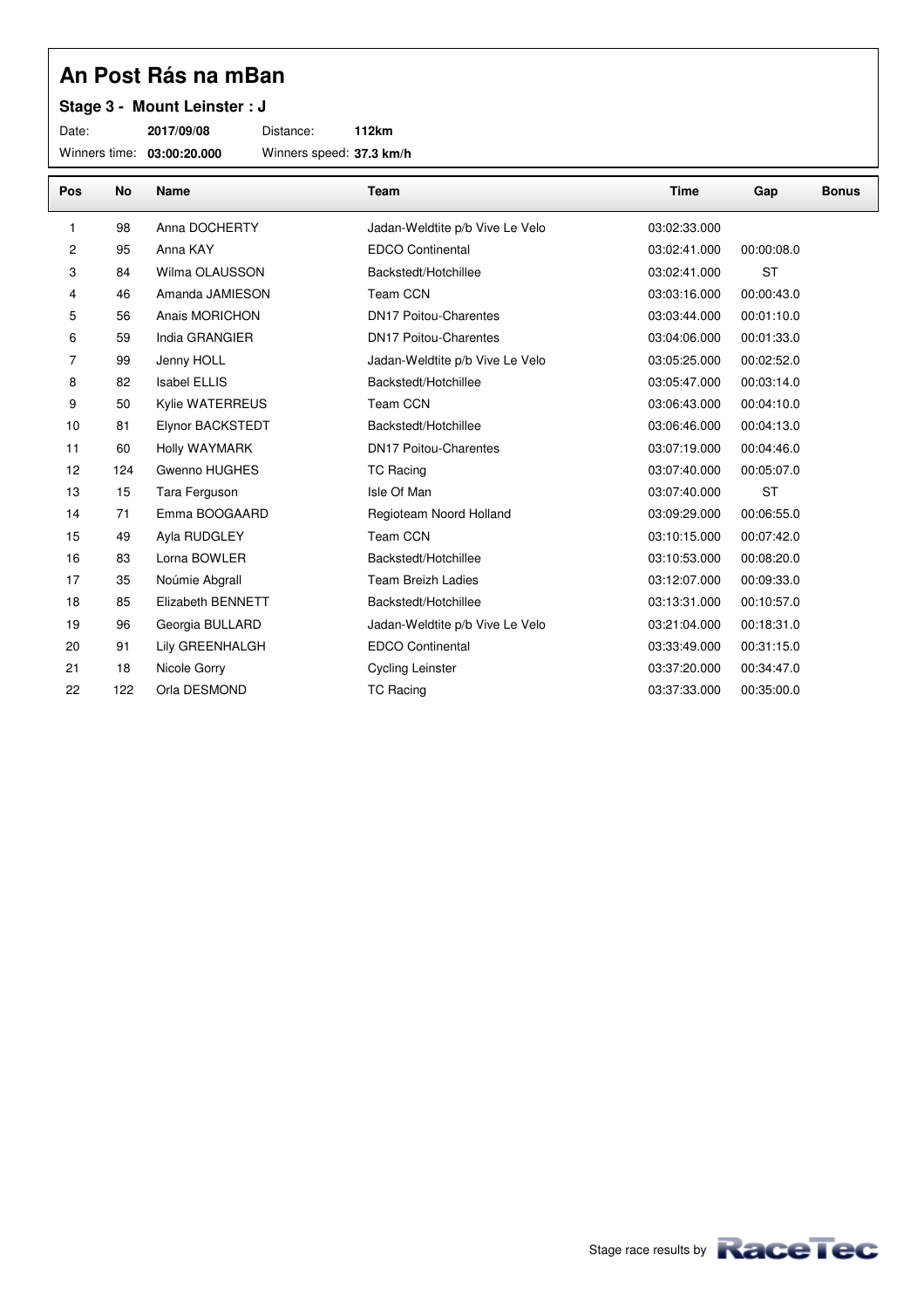#### **General Classification : British**

Date: **2017/09/10** Distance: **0km**

Winners time: **06:37:26.000** Winners speed:

| <b>Pos</b> | No  | Name                     | Team                            | Time         | Gap        | <b>Bonus</b> |
|------------|-----|--------------------------|---------------------------------|--------------|------------|--------------|
| 1          | 6   | Elinor Barker            | Great Britain                   | 06:37:26.000 |            |              |
| 2          | 3   | Natalie GRINCZER         | Team WNT Pro Cycling            | 06:38:57.000 | 00:01:30.0 |              |
| 3          | 12  | Laura MASSEY             | Isle Of Man                     | 06:38:57.000 | <b>ST</b>  |              |
| 4          | 10  | Mel LOWTHER              | <b>Great Britain</b>            | 06:38:57.000 | <b>ST</b>  |              |
| 5          | 108 | Alice SHARPE             | NCC Group-Kuota-Torelli         | 06:39:03.000 | 00:01:36.0 |              |
| 6          | 107 | Steph MOTTRAM            | NCC Group-Kuota-Torelli         | 06:39:06.000 | 00:01:39.0 |              |
| 7          | 95  | Anna KAY                 | <b>EDCO Continental</b>         | 06:39:51.000 | 00:02:24.0 |              |
| 8          | 9   | Rebecca RAYBOULD         | <b>Great Britain</b>            | 06:39:51.000 | <b>ST</b>  |              |
| 9          | 100 | Leah Dixon               | Jadan-Weldtite p/b Vive Le Velo | 06:39:51.000 | <b>ST</b>  |              |
| 10         | 11  | Anna CHRISTIAN           | Isle Of Man                     | 06:40:14.000 | 00:02:47.0 |              |
| 11         | 76  | Jenny POWELL             | GB Cycles.co.uk                 | 06:40:25.000 | 00:02:58.0 |              |
| 12         | 106 | Lauren CREAMER           | NCC Group-Kuota-Torelli         | 06:40:53.000 | 00:03:26.0 |              |
| 13         | 8   | <b>Alice BARNES</b>      | <b>Great Britain</b>            | 06:43:10.000 | 00:05:43.0 |              |
| 14         | 98  | Anna DOCHERTY            | Jadan-Weldtite p/b Vive Le Velo | 06:43:24.000 | 00:05:57.0 |              |
| 15         | 90  | Molly PATCH              | CC London                       | 06:43:47.000 | 00:06:20.0 |              |
| 16         | 94  | Joanne THOM              | <b>EDCO Continental</b>         | 06:44:13.000 | 00:06:46.0 |              |
| 17         | 78  | <b>Helen RALSTON</b>     | GB Cycles.co.uk                 | 06:45:08.000 | 00:07:41.0 |              |
| 18         | 80  | Louise HART              | GB Cycles.co.uk                 | 06:45:45.000 | 00:08:19.0 |              |
| 19         | 82  | <b>Isabel ELLIS</b>      | Backstedt/Hotchillee            | 06:46:38.000 | 00:09:12.0 |              |
| 20         | 13  | Elizabeth-Jane HARRIS    | Isle Of Man                     | 06:49:17.000 | 00:11:50.0 |              |
| 21         | 93  | Ellen MCDERMOTT          | <b>EDCO Continental</b>         | 06:49:47.000 | 00:12:20.0 |              |
| 22         | 103 | Maddie GAMMONS           | Team RGB Building Supplies      | 06:50:22.000 | 00:12:55.0 |              |
| 23         | 99  | Jenny HOLL               | Jadan-Weldtite p/b Vive Le Velo | 06:51:42.000 | 00:14:15.0 |              |
| 24         | 81  | Elynor BACKSTEDT         | Backstedt/Hotchillee            | 06:53:49.000 | 00:16:22.0 |              |
| 25         | 83  | Lorna BOWLER             | Backstedt/Hotchillee            | 06:57:56.000 | 00:20:29.0 |              |
| 26         | 105 | Margriet KLOPPENBURG     | Team RGB Building Supplies      | 06:58:39.000 | 00:21:12.0 |              |
| 27         | 85  | <b>Elizabeth BENNETT</b> | Backstedt/Hotchillee            | 07:00:34.000 | 00:23:07.0 |              |
| 28         | 15  | Tara Ferguson            | Isle Of Man                     | 07:01:34.000 | 00:24:08.0 |              |
| 29         | 97  | Louise SCUPHAM           | Jadan-Weldtite p/b Vive Le Velo | 07:04:42.000 | 00:27:15.0 |              |
| 30         | 88  | Gina HEISS               | CC London                       | 07:06:06.000 | 00:28:39.0 |              |
| 31         | 91  | Lily GREENHALGH          | <b>EDCO Continental</b>         | 07:14:40.000 | 00:37:13.0 |              |
| 32         | 96  | Georgia BULLARD          | Jadan-Weldtite p/b Vive Le Velo | 07:14:58.000 | 00:37:31.0 |              |
| 33         | 104 | Tasha REDDY              | Team RGB Building Supplies      | 07:17:55.000 | 00:40:28.0 |              |
| 34         | 87  | Francesca CUTTS          | CC London                       | 07:27:31.000 | 00:50:04.0 |              |
| 35         | 86  | Vivienne TOMLIN          | CC London                       | 07:44:05.000 | 01:06:38.0 |              |
| 36         | 14  | Kathryn PRIEST           | Isle Of Man                     | 07:50:11.000 | 01:12:44.0 |              |
| 37         | 101 | Jenny BOLSOM             | Team RGB Building Supplies      | 07:58:06.000 | 01:20:40.0 |              |

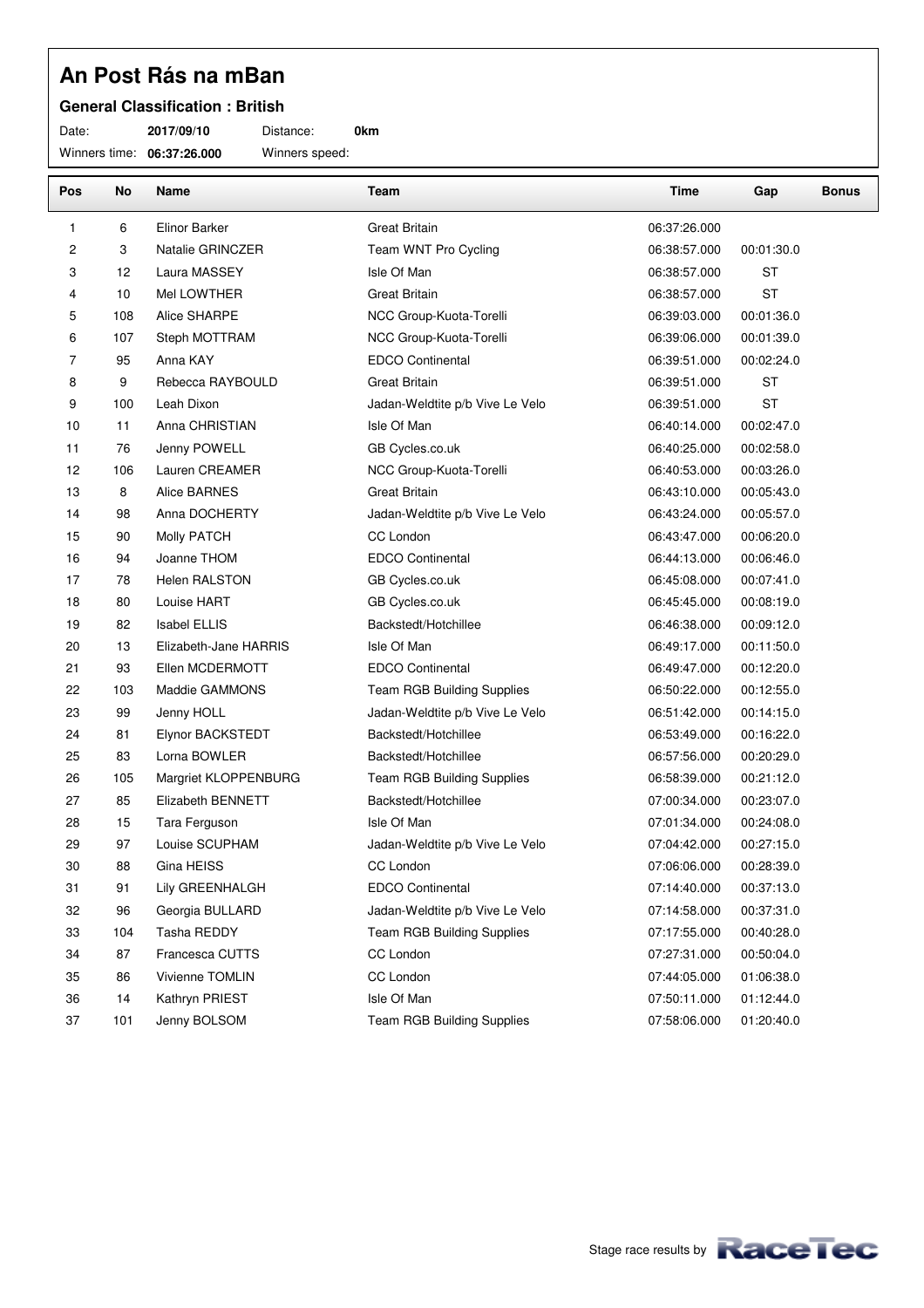### Communique

- Manager of Team Breizh Ladies to report to the chief commissaire before the sign on at stage 5.
- Regulation 29.2- littering rider no. 42- 20euro fine payable to the chief commissaire before the start of stage 5.
- Riders do not have to sign on before the stage 4 time trial.
- An optional briefing will be held at sign on at 4:45 pm for the criterium stage 5.
- Neutral service have found 2 pairs of glasses during stage 3.